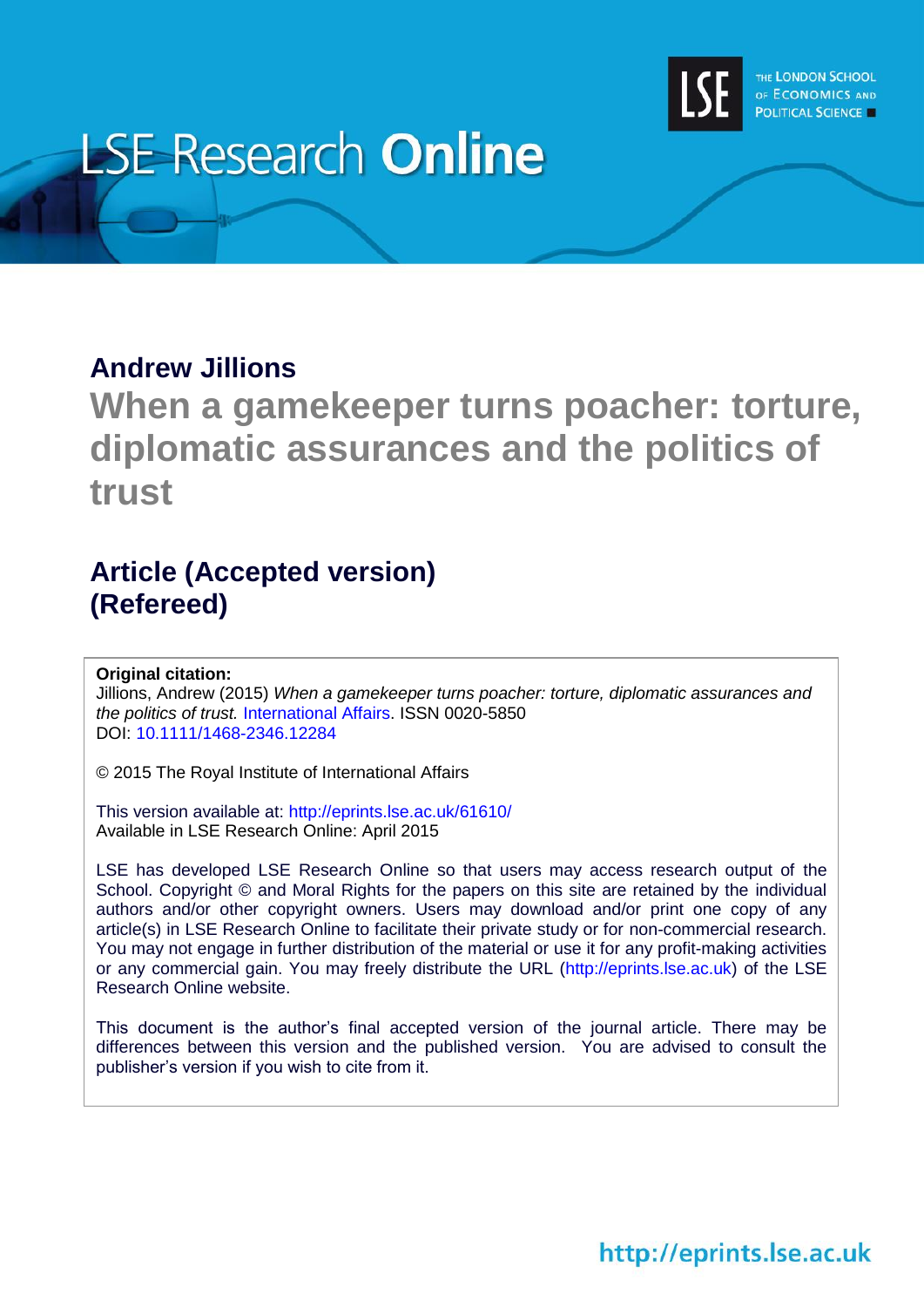#### **When a Gamekeeper turns Poacher: Torture, Diplomatic Assurances and the Politics of Trust**

ANDREW D. JILLIONS\* [a.d.jillions@lse.ac.uk](mailto:a.d.jillions@lse.ac.uk)

#### Forthcoming in *International Affairs*, 91:3, May 2015

The architects of the global war on terror have been collectively engaged in drawing a line under the legacy of past torture.<sup>1</sup> They are attempting to rebuild the trust lost as a result of the willingness to ignore or otherwise evade global human rights commitments in the pursuit of "exceptional" security objectives.<sup>2</sup> This conceit that abuses can be bracketed off rests on three key claims: first, the historical legacy of abuse is being actively and openly confronted; second, that current counterterrorism policy and practice complies with international human rights standards; and third, these measures can together contain and remedy any damage done to the standing of fundamental human rights norms as a result of past practice. This article asks whether the current strategy for reconciling human rights and security imperatives achieves its purpose. Do current efforts to manage the tensions between security and human rights avoid the exceptionalism that defined the Bush-era war on terror? Has the damage done to the practical standing of key human rights norms been contained? Or do past abuses in the war on terror continue to cast a shadow on counterterrorism policy formation?

These questions are explored through an analysis of the role that diplomatic assurances (DAs) play in global counterterrorism. Diplomatic assurances are promises that those subject to extradition or deportation proceeding will have their basic human rights protected. Because of their putative ability to manage the tensions between security and human rights, particularly the obligations created by the principle of *non-refoulement* and the desire to expel terrorists or

<sup>\*</sup> This article benefitted enormously from the reviewers' suggestions and from the difficult questions asked by Ruth Blakeley, Frank Foley and Andrea Birdsall as part of the BISA panel 'Torture and Human Rights in the War on Terror'; I would also like to thank Mark Kersten for the opportunity to give some of the ideas explored here a preliminary airing at <u>justiceinconflict.org</u>.<br><sup>1</sup> See for example. 'Bemarks by the President

See for example, 'Remarks by the President at the National Defense University', 23 May 2013, available at [http://www.whitehouse.gov/the-press-office/2013/05/23/remarks-president-national-defense-university,](http://www.whitehouse.gov/the-press-office/2013/05/23/remarks-president-national-defense-universitya) accessed 28 August 2014; see also speech by the ex-head of MI6 Sir John Sawers, 28 October 2010,

[http://www.theguardian.com/uk/2010/oct/28/sir-john-sawers-speech-full-text;](http://www.theguardian.com/uk/2010/oct/28/sir-john-sawers-speech-full-text) more generally, see Trevor McCrisken, 'Ten years on: Obama's war on terrorism in rhetoric and practice', *International Affairs* 87:4 July 2011, pp. 781–801; Benjamin Wittes (ed.), *Legislating the war on terror: an agenda for reform* (Washington DC: Brooking, 2009), p. 1-3.

<sup>2</sup> On exceptionalism see especially Philippe Sands, *Lawless world: making and breaking global rules* (London: Penguin, 2006); Jason Ralph, *America's war on terror: the state of the 9/11 exception from Bush to Obama* (Oxford: Oxford University Press, 2013); on the importance of trust in the war on terror see especially Cian O'Driscoll, 'Fear and Trust: The Shooting of Jean Charles de Menezes and the War on Terror', *Millennium - Journal of International Studies* 36:2, April 2008, 339-360.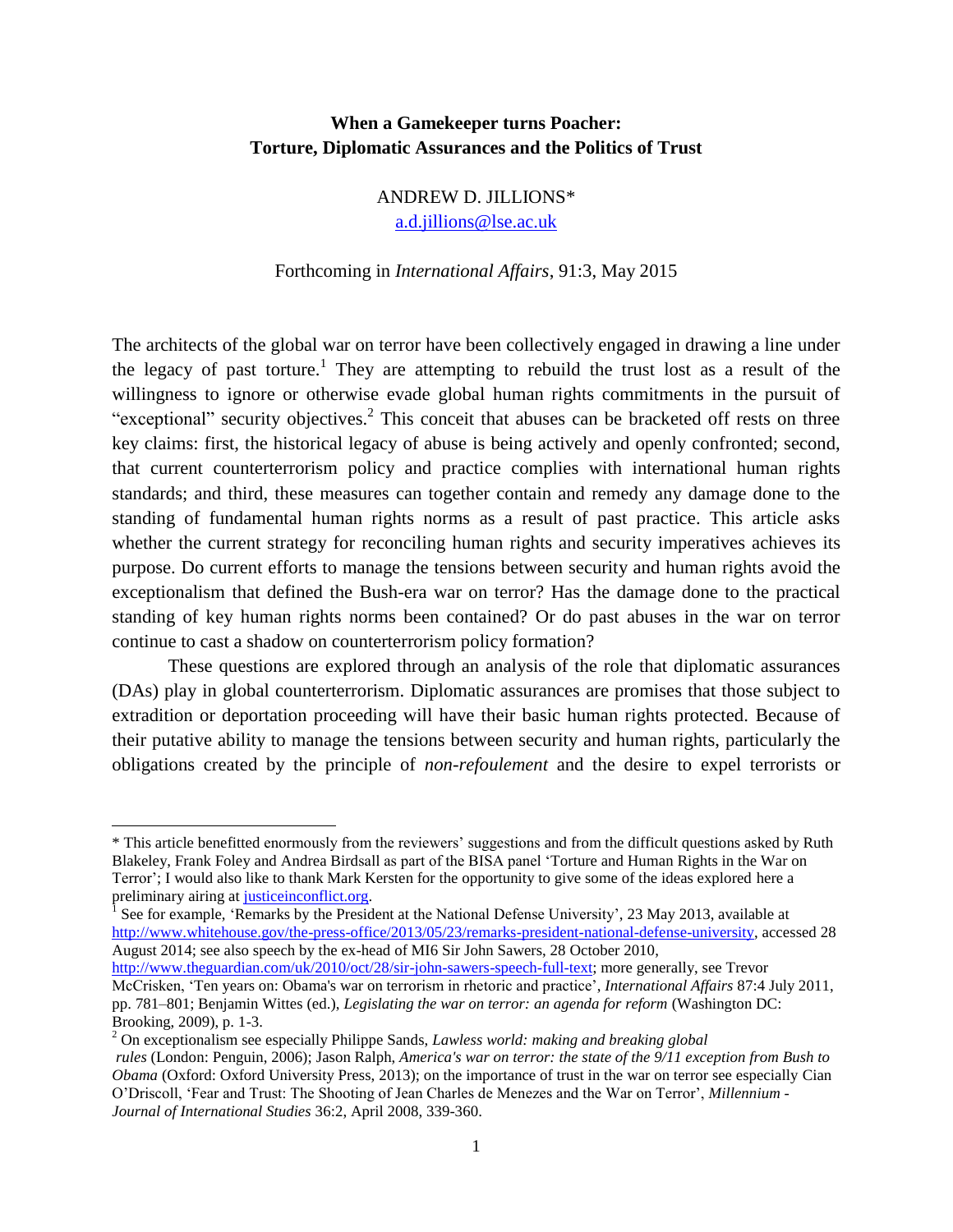suspected terrorists, diplomatic assurances have become an increasingly important tool.<sup>3</sup> This article first details how diplomatic assurances function to manage the tensions in this area and respond to the legacy of the war on terror before assessing why and where human rights advocates have been pushing back against their use. This article argues that the opposition to diplomatic assurances reveals how the challenge of reconciling human rights with security has migrated from a battle over illegality and exceptionalism and towards a concern with whether counterterrorism policymakers can be trusted to progressively develop the global rules governing this domain.<sup>4</sup> Understanding why human rights advocates continue to oppose what might otherwise seem to be good faith attempts to improve the law in this domain is a preliminary step towards a stronger, more stable anti-torture regime.

#### *Non-refoulement* **and Diplomatic Assurances**

The principle of *non-refoulement* is a key element of the global anti-torture regime and international refugee law. Article 3 of the Convention Against Torture defines it as follows:

1.No State Party shall expel, return ('refouler') or extradite a person to another state where there are substantial grounds for believing that he would be in danger of being subjected to torture.

2. For the purpose of determining whether there are such grounds, the competent authorities shall take into account all relevant considerations including, where applicable, the existence in the State concerned of a consistent pattern of gross, flagrant or mass violations of human rights.

There is a general agreement that *non-refoulement* inherits the same non-derogable, *jus cogens* character as the core prohibition against torture.<sup>5</sup> However, because it invites a judgement by the 'competent authorities', there is much greater room for debate and dissensus over the practical

 $\overline{a}$ <sup>3</sup> Ashley S. Deeks, *Avoiding transfers to torture* (New York: Council on Foreign Relations, June 2008), available at: [http://www.cfr.org/content/publications/attachments/Assurances\\_CSR35.pdf](http://www.cfr.org/content/publications/attachments/Assurances_CSR35.pdf)

<sup>&</sup>lt;sup>4</sup> "Trust" has become an increasingly important concept in international relations scholarship; it is important to be aware of the different ways in which trust matter for diplomatic assurances – as statements of confidence in a receiving country, as a component of intelligence relationships (e.g. information sharing; the exclusionary rule) which needs to be protected, and as a more general condition or characterisation of the capacity to exercise authority (trusteeship). See variously Aaron M. Hoffman, 'A Conceptualization of Trust in International Relations', *European Journal of International Relations* 8:3, September 2002, pp. 375–401; Russell Hardin, *Trust and Trustworthiness* (New York: Russell Sage Foundation, 2002); Andrew Kydd, *Trust and Mistrust in International Relations* (Princeton: Princeton University Press, 2007); Brian C. Rathbun, *Trust in International Cooperation: International Security Institutions, Domestic Politics, and American Multilateralism* (Cambridge: Cambridge University Press, 2012); Ken Booth and Nicholas J. Wheeler, *The Security Dilemma: Fear, Cooperation and Trust in World Politics* (London: Palgrave, 2007); Cian O'Driscoll, 'Fear and Trust'; Torsten Michel, 'Time to get emotional: Phronetic reflections on the concept of trust in International Relations,' *European Journal of International Relations* 19:4, December 2013, pp. 869-890; Nicholas J. Wheeler, 'Investigating diplomatic transformations,' *International Affairs* 89: 2, March 2013, pp. 477-496; more generally, see Diego Gambetta, ed., *Trust: Making and Breaking Cooperative Relations* (Oxford: Oxford University Press, 2000).

<sup>5</sup> Philip Alston and Ryan Goodman, *International Human Rights* (Oxford: Oxford University Press, 2012), p. 445.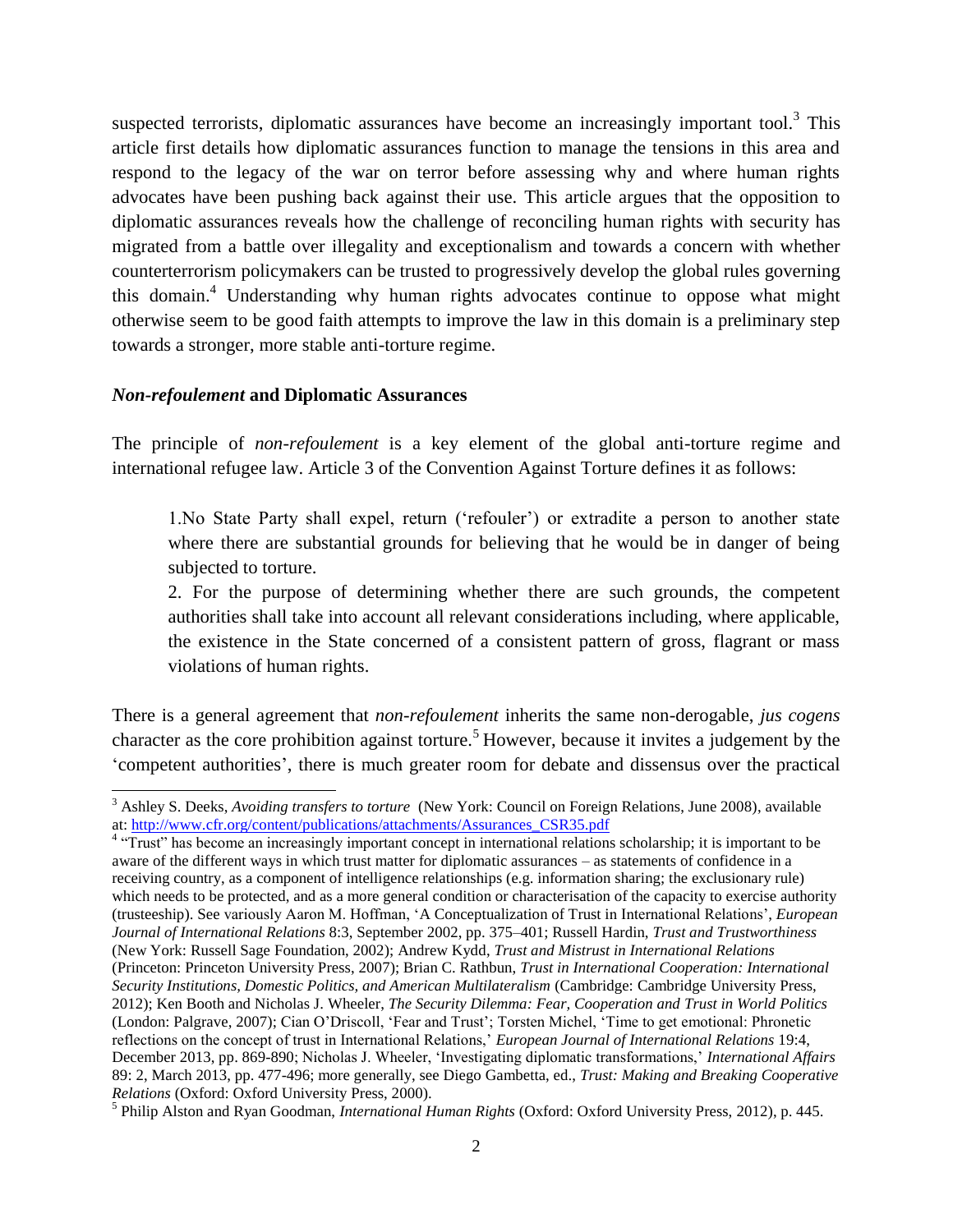requirements of this commitment, including the sort of considerations that can and should be including in judging whether it is legal and legitimate to expel an individual to a country where they might be at risk of torture. <sup>6</sup> Differences over how to operationalise the principle of *nonrefoulement* have as a result become one of the key battlegrounds in the wider debate over how to integrate human rights with national security.

States have argued for the need to be allowed greater flexibility in weighing human rights commitments, including an individual's risk of torture, against other possible justifications for expulsion, particularly whether that individual represents a risk to national security. In *Ramzy v. The Netherlands*, which functioned as a test case for the absolutist interpretation of *nonrefoulement* which the European Court of Human Rights (ECHR) had established in an earlier  $case<sup>7</sup>$ , a range of states argued that although there was a positive obligation to protect against torture, this was not a limitless obligation, especially in view of the fact that the expelling state would not itself be subjecting the individual to torture.<sup>8</sup> Because of this, any assessment of the actual risk to the individual must necessarily be speculative. Moreover, they argued, states had a right to deport aliens, to protect their citizens' right to life, and to protect themselves from external threats using immigration legislation. The contention was that states were legitimately entitled to use their discretion in weighing the individual's risk on return not in isolation but against the interests of the community as a whole.

The reverse argument from the human rights groups intervening in that case – and which the Court judgement broadly reflected – was that the operative concern protected by the principle of *non-refoulement* is the risk to the individual, rather than the risk to the community at large.<sup>9</sup> Inserting security risks into the calculus of whether an individual could be rendered to a country where they would be at risk of torture would dilute the practical force of the anti-torture regime and violate existing human rights obligations. National security might pose hard cases for policymakers but that is not in itself a good enough reason to recalibrate the way that the principle of *non-refoulement* has traditionally been interpreted and enshrined into international

 <sup>6</sup> See for example Ryan Goodman who argues that the Obama administration's "official legal position and policy choice is that states can transfer a detainee when there's a 49% percent likelihood that the individual will be killed or tortured. That standard appears to be largely out of sync with most international legal authorities", "Forced Transfer of Detainees with Diplomatic Assurances Against Ill-Treatment", 16 December 2013, available at:

<http://justsecurity.org/4657/forced-transfer-guantanamo-detainees-diplomatic-assurances/> ; see also David A. Martin, 'Refining Immigration Law's Role in Counterterrorism', in Wittes (ed.), *Legislating the War on Terror*, pp. 180-181

 $7$  Chahal v. United Kingdom, ECHR judgment of 23 October 1996, para. 80.

<sup>8</sup> A (Ramzy) v. The Netherlands, ECHR judgment of 29 June 2010.

<sup>&</sup>lt;sup>9</sup> A (Ramzy) v. The Netherlands, ECHR judgment of 29 June 2010; see also Saadi v. Italy, ECHR judgement of 28 February 2008, para. 139: 'The Court considers that the argument based on the balancing of the risk of harm if the person is sent back against the dangerousness he or she represents to the community if not sent back is misconceived. The concepts of "risk" and "dangerousness" in this context do not lend themselves to a balancing test because they are notions that can only be assessed independently of each other. Either the evidence adduced before the Court reveals that there is a substantial risk if the person is sent back or it does not. The prospect that he may pose a serious threat to the community if not returned does not reduce in any way the degree of risk of ill-treatment that the person may be subject to on return. For that reason it would be incorrect to require a higher standard of proof, as submitted by the intervener, where the person is considered to represent a serious danger to the community, since assessment of the level of risk is independent of such a test.'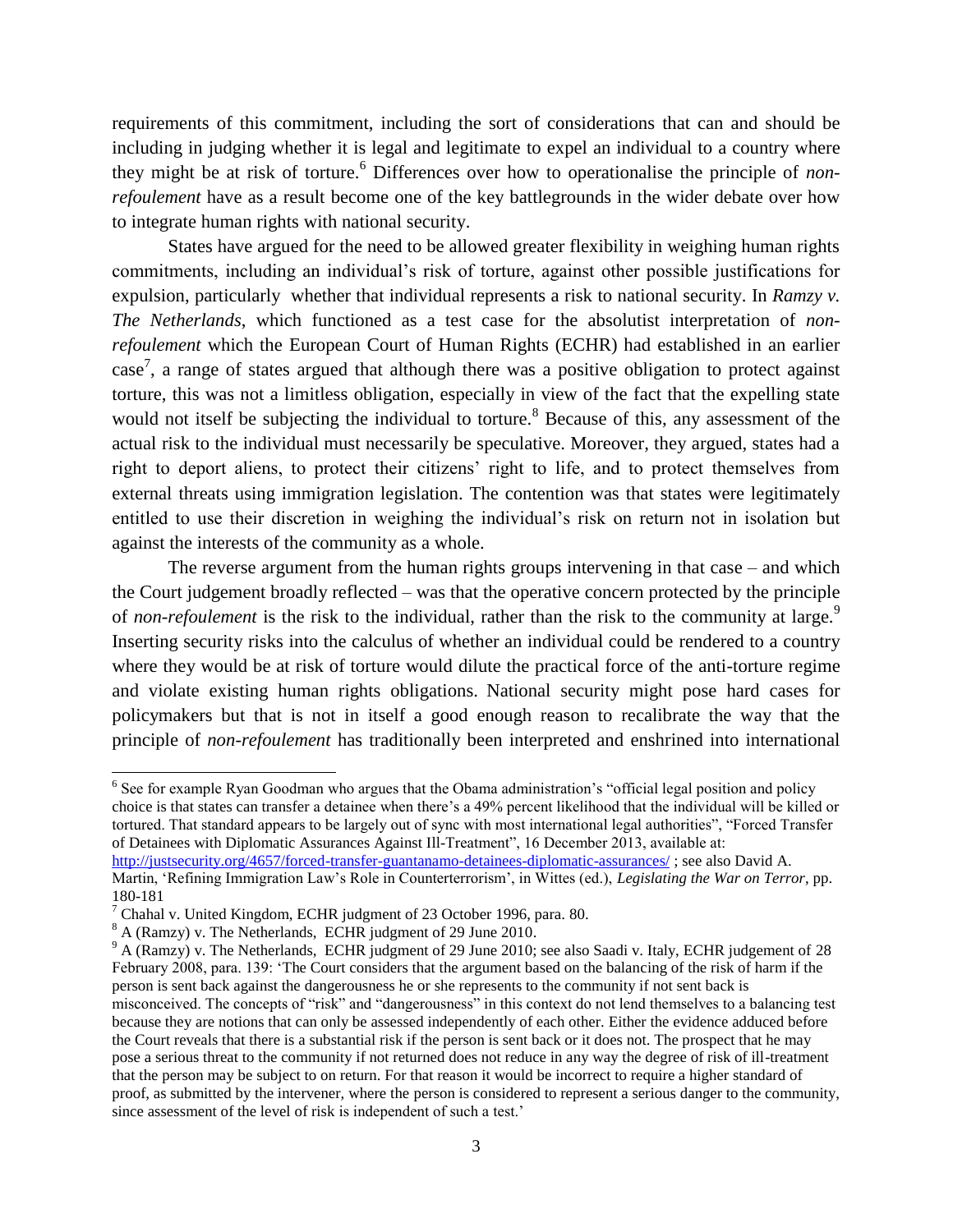law. More important is the danger of eroding the anti-torture regime and the fact that torture cannot be easily remedied or undone; victims bear their scars for life.

The use of diplomatic assurances has largely superseded these debates over whether security concerns can or should change the considerations that go into the calculation of the individual's risk of torture. Diplomatic assurances have been defined as 'an undertaking by the receiving state to the effect that the person concerned will be treated in accordance with conditions set by the sending State or, more generally, in keeping with its human rights obligations under international law'.<sup>10</sup> Diplomatic assurances are an established part of international law, traditionally used to backstop the transfer of detainees to a country where they might otherwise face the death penalty, most commonly the United States.<sup>11</sup> The idea behind their application to counterterrorism is that extracting a promise from states known to be, let's say, less than fully compliant with their international human rights obligations can be enough to protect the individual from torture and so allow the returning state to meet its human rights obligations. The targets of such assurances in this context tend to be individuals whom the security services have flagged as dangerous but where detention or trial via domestic courts is unfeasible because of the need for operational secrecy, the need to preserve intelligence cooperation, or because the evidence of the individual's involvement in terrorism has been tainted by torture.

As this suggests, the key innovation of diplomatic assurances is to establish a mechanism by which states can legally and legitimately sidestep the question of whether there should be a national security component included in the calculus of risk: with DAs in place there is simply no need to balance the individual's risk of torture against the security risk they pose to the state. It also brackets off concern about how the individual's risk is being construed and the appropriate threshold of risk. Instead, diplomatic assurances provide a mechanism through which states are able to get rid of individuals seen to pose a continuing threat to national security while also accepting a conservative approach to assessing individual's risk of torture on return.<sup>12</sup> On the same basis, they have also been given a more operational role, with intelligence personnel and Ministers advised that they can 'mitigate the risk of torture or CIDT [Cruel, Inhuman or Degrading Treatment] occurring through requesting and evaluating assurances on detainee treatment'.<sup>13</sup> Crucial to all of this is an assumption that receiving states are trustworthy partners.

<sup>&</sup>lt;sup>10</sup> UN High Commissioner for Refugees (UNHCR), *UNHCR Note on Diplomatic Assurances and International Refugee Protection*, August 2006, available at: [http://www.refworld.org/docid/44dc81164.html,](http://www.refworld.org/docid/44dc81164.html) accessed 3 September 2014.

 $11$ <sup>11</sup> On the history of diplomatic assurances, see especially Naureen Shah, 'Promises to Keep: Diplomatic Assurances Against Torture in US Terrorism Transfers', December 2010, pp. 56-59, available at:

<http://web.law.columbia.edu/sites/default/files/microsites/human-rights-institute/files/PromisestoKeep.pdf>  $\frac{12}{12}$  Jones, 'Deportations with Assurances', p. 185 ['The UK's policy of DWA is a way of complying with its human rights obligations, not avoiding them.']

<sup>13</sup> *Consolidated Guidance to Intelligence Officers and Service Personnel on the Detention and Interviewing of Detainees Overseas, and on the Passing and Receipt of Intelligence Relating to Detainees,* July 2010, p. 6, available at[:https://www.gov.uk/government/uploads/system/uploads/attachment\\_data/file/62632/Consolidated\\_Guidance\\_No](https://www.gov.uk/government/uploads/system/uploads/attachment_data/file/62632/Consolidated_Guidance_November_2011.pdf) vember 2011.pdf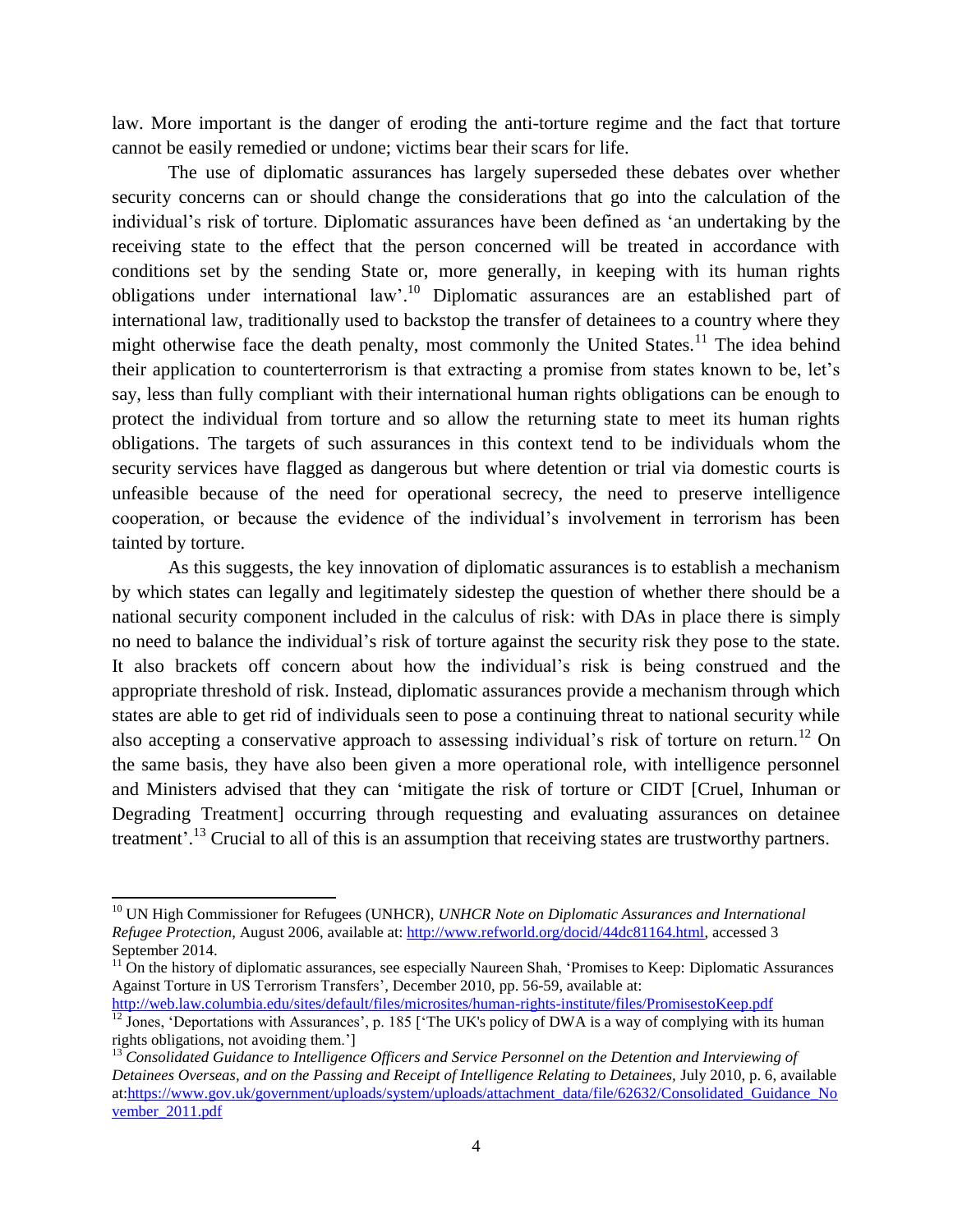#### **Trust but verify**

Relying on the trustworthiness of diplomatic partners raises the immediate suspicion that this happy state of affairs in which the commitment to *non-refoulement* and the prohibition on torture are effectively ringfenced through the use of diplomatic assurances has some gaps in it. As NGOs, intergovernmental bodies and indeed the UK courts have pointed out, the very fact a country feels the need for diplomatic assurances shows that there is a worry about the risks that individual would face on return.<sup>14</sup> Under a strict reading of CAT Article 3 this should be enough to block return. Governments want to be able to argue that having an assurance in place negates any initial suspicion, but this rather begs the questions of how much weight a promise from a serial human rights abuser can carry.<sup>15</sup> This worry carries particular weight when states rely on a very loose conception of the safeguards needed over and above a blanket promise. As Margaret Satterthwaite argues, President Bush's statement that 'We operate within the law [when] we send people to countries where they say they're not going to torture the people' was indicative of the way diplomatic assurances subsumed all considerations of legality in the US rendition programme.<sup>16</sup> This led Human Rights Watch to argue that states using diplomatic assurance as a safeguard against torture 'are either engaging in wishful thinking or using the assurances as a fig leaf to cover their complicity in torture and their role in the erosion of the international norm against torture'.<sup>17</sup> In a similar vein, the late Lord Chief Justice Tom Bingham once likened the use of diplomatic assurances to trusting an alcoholic who says they're a reformed alcoholic without ever having admitted to having had a problem in the first place.<sup>18</sup>

It is generally recognised, however, that something more than a simple promise is needed before diplomatic assurances can indemnify states' *non-refoulement* obligations.<sup>19</sup> This has led the UK, which has spearheaded the systemic integration of DAs into international law, to argue for "enhanced" diplomatic assurances which talk up the role of post-transfer monitoring and accountability.<sup>20</sup> The idea is that signing detailed bilateral memorandums of understanding (MOUs) which have provisions for monitoring can both establish a regime which safeguards the

<sup>&</sup>lt;sup>14</sup> Amnesty International, 'Dangerous Deals', p. 6

<sup>&</sup>lt;sup>15</sup> For example, Algeria hasn't signed up to the CAT optional protocols which allow monitoring, yet the UK has still used DAs to justify return.

<sup>16</sup> Margaret L. Satterthwaite, 'Rendered Meaningless: Extraordinary Rendition and the Rule of Law', *The George Washington Law Review* 75, 2007, p. 1387

<sup>&</sup>lt;sup>17</sup> Julia Hall, 'Still at Risk: Diplomatic Assurances No Safeguard Against Torture', Human Rights Watch, 15 April 2005, p. 3, available at [http://www.refworld.org/docid/42c3bd400.html,](http://www.refworld.org/docid/42c3bd400.html) last accessed 20 September 2014. <sup>18</sup> <http://gordoncampbell.scoop.co.nz/2008/12/08/gordon-campbell-ivs-lord-bingham-of-cornhill/>

<sup>&</sup>lt;sup>19</sup> see e.g. BB v. SSHD [SC/39/2005], paras. 5-6 in which the UK Special Asylum and Immigration Tribunal (SAIC) outlines 4 additional "yardsticks" against which to judge the credibility and worth of DAs: "(i) the terms of the assurances must be such that, if they are fulfilled, the person returned will not be subjected to treatment contrary to Article 3; (ii) the assurances must be given in good faith; (iii) there must be a sound objective basis for believing that the assurances will be fulfilled; (iv) fulfilment of the assurances must be capable of being verified."

 $20$  According to an Amnesty International report, the UK is the "most influential and aggressive" promoter of DAs, although they have also been used by: Austria, Azerbaijan, Bosnia, Denmark, France, Germany, Italy, Russia, Slovakia, Spain, and Sweden, see "Dangerous Deals: Europe's reliance on 'diplomatic assurances' against torture", April 2010, available at[: http://www.amnesty.org/en/library/asset/EUR01/012/2010/en/608f128b-9eac-4e2f-b73b-](http://www.amnesty.org/en/library/asset/EUR01/012/2010/en/608f128b-9eac-4e2f-b73b-6d747a8cbaed/eur010122010en.pdf)[6d747a8cbaed/eur010122010en.pdf](http://www.amnesty.org/en/library/asset/EUR01/012/2010/en/608f128b-9eac-4e2f-b73b-6d747a8cbaed/eur010122010en.pdf)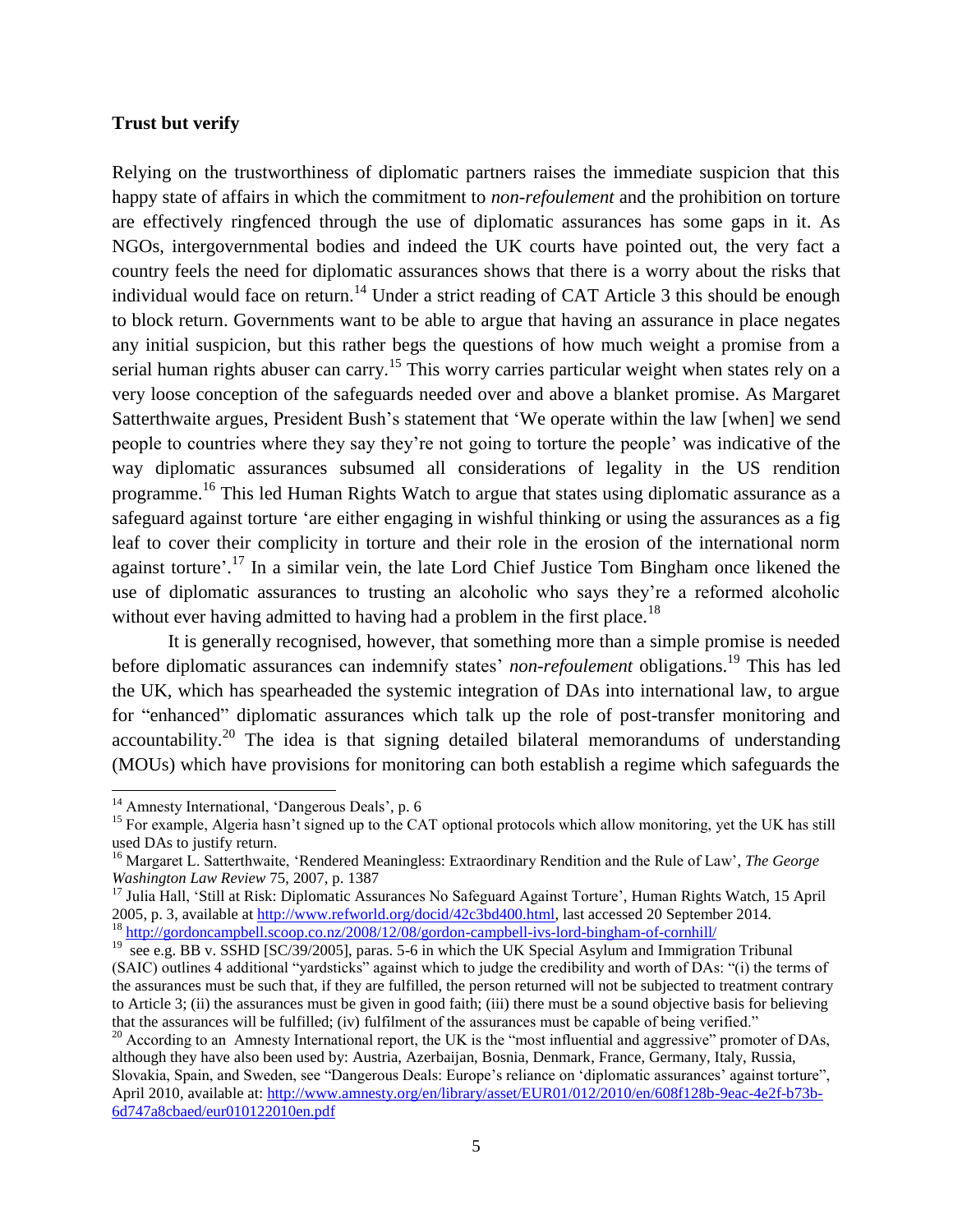prohibition against torture and get rid of the need for case-by-case assurances from a country. The need for such monitoring was recognised by the UN Human Rights Committee in April 2014 where the US was encouraged to 'strictly apply the absolute prohibition against refoulement' and 'continue exercising the utmost care in evaluating diplomatic assurances, and refrain from relying on such assurances where it is not in a position to effectively monitor the treatment of such persons after their extradition, expulsion, transfer or return to other countries and take appropriate remedial action when assurances are not fulfilled'.<sup>21</sup> Enhanced DAs have governed NATO and US prisoner transfers in Afghanistan.<sup>22</sup> They have also become a central pillar of the counter-piracy regime in the Horn of Africa, governing the transfer of pirates captured by international forces for detention and trial in Kenya, Mauritius and the Seychelles.<sup>23</sup> More recently, the International Criminal Court used DAs as a way to return three Congolese witnesses who had claimed asylum in the Netherlands after given evidence which implicated DRC President Joseph Kabila.<sup>24</sup> The most high profile use of these enhanced diplomatic assurances, however, has been in the UK's attempt to remove Abu Qatada to face trial in Jordan for terrorist offences.

Abu Qatada is a Jordanian national who had been living in the UK since 1993. He was indefinitely detained in the UK under the 2001 Anti-Terrorism, Crime, and Security Act before being released in March 2005 following the so-called Belmarsh judgment of the House of Lords and made the subject of a control order.<sup>25</sup> In August 2005 the UK government attempted to deport him for trial in Jordan where he had been convicted *in absentia* on terrorism related charges. Abu Qatada appealed against this on the basis that he would be tortured on his return, that he would be unable to receive a fair trial, and that he would face unlawful detention. After several rounds of appeals, the House of Lords eventually found that the diplomatic assurances received from Jordan offered sufficiently robust protection of Abu Qatada's human rights.<sup>26</sup> When the question finally came before the European Court of Human Rights it broadly concurred with UK's arguments that the use of diplomatic assurances had the potential to effectively protect against Abu Qatada's risk of torture or unlawful detention, although it

<http://web.law.columbia.edu/sites/default/files/microsites/human-rights-institute/files/PromisestoKeep.pdf>

<sup>&</sup>lt;sup>21</sup> Concluding observations on the fourth periodic report of the United States of America, CCPR/C/USA/CO/4, 23 April 2014, para 13.

<sup>&</sup>lt;sup>22</sup> Naureen Shah, 'Promises to Keep: Diplomatic Assurances Against Torture in US Terrorism Transfers', Human Rights Institute, Columbia Law School, p. 164-172, available at:

<sup>&</sup>lt;sup>23</sup> Robin Geiss and Anna Petrig, *Piracy and Armed Robbery at Sea: The Legal Framework for Counter-Piracy operations in Somalia and the Gulf of Aden* (Oxford, Oxford University Press: 2011), p. 217-220; see also 'UNODOC Counter Piracy Programme: Support to the Trial and Related Treatment of Piracy Suspects', March 2013, available at: [http://www.unodc.org/documents/easternafrica/piracy/UNODC\\_Brochure\\_Issue\\_11\\_wv.pdf;](http://www.unodc.org/documents/easternafrica/piracy/UNODC_Brochure_Issue_11_wv.pdf) Alice Priddy and Stuart Casey-Maslen, 'Counterpiracy under International Law', August 2012, available at <http://www.geneva-academy.ch/docs/academyLecture/Counterpiracy.pdf>

<sup>&</sup>lt;sup>24</sup> [http://www.news24.com/Africa/News/ICC-asylum-seekers-return-to-Kinshasa-20140707-2;](http://www.news24.com/Africa/News/ICC-asylum-seekers-return-to-Kinshasa-20140707-2) Dersim Yabasun and Mathias Holvoet, 'Seeking Asylum before the International Criminal Court. Another Challenge for a Court in Need of Credibility', *International Criminal Law Review* 13:3, July 2013, 725–745; Mathias Holvoet, 'Former ICC Defendant – Ngudjolo – Applies for Asylum in the Netherlands', 28 March 2013, [http://www.ejiltalk.org/former](http://www.ejiltalk.org/former-icc-defendant-ngudjolo-applies-for-asylum-in-the-netherlands/)icc-defendant-ngudjolo-applies-for-asylum-in-the-netherlands/<br> $\frac{25 \text{ A end of the number of times per unit.}}{25 \text{ A end of the number of times per unit.}}$ 

<sup>&</sup>lt;sup>2</sup> A and others v Secretary of State for the Home Department [2004] UKHL 56

<sup>&</sup>lt;sup>26</sup> RB (Algeria) (FC) and another v SSHD & OO (Jordan) v SSHD [2009] UKHL 10, 18 February 2009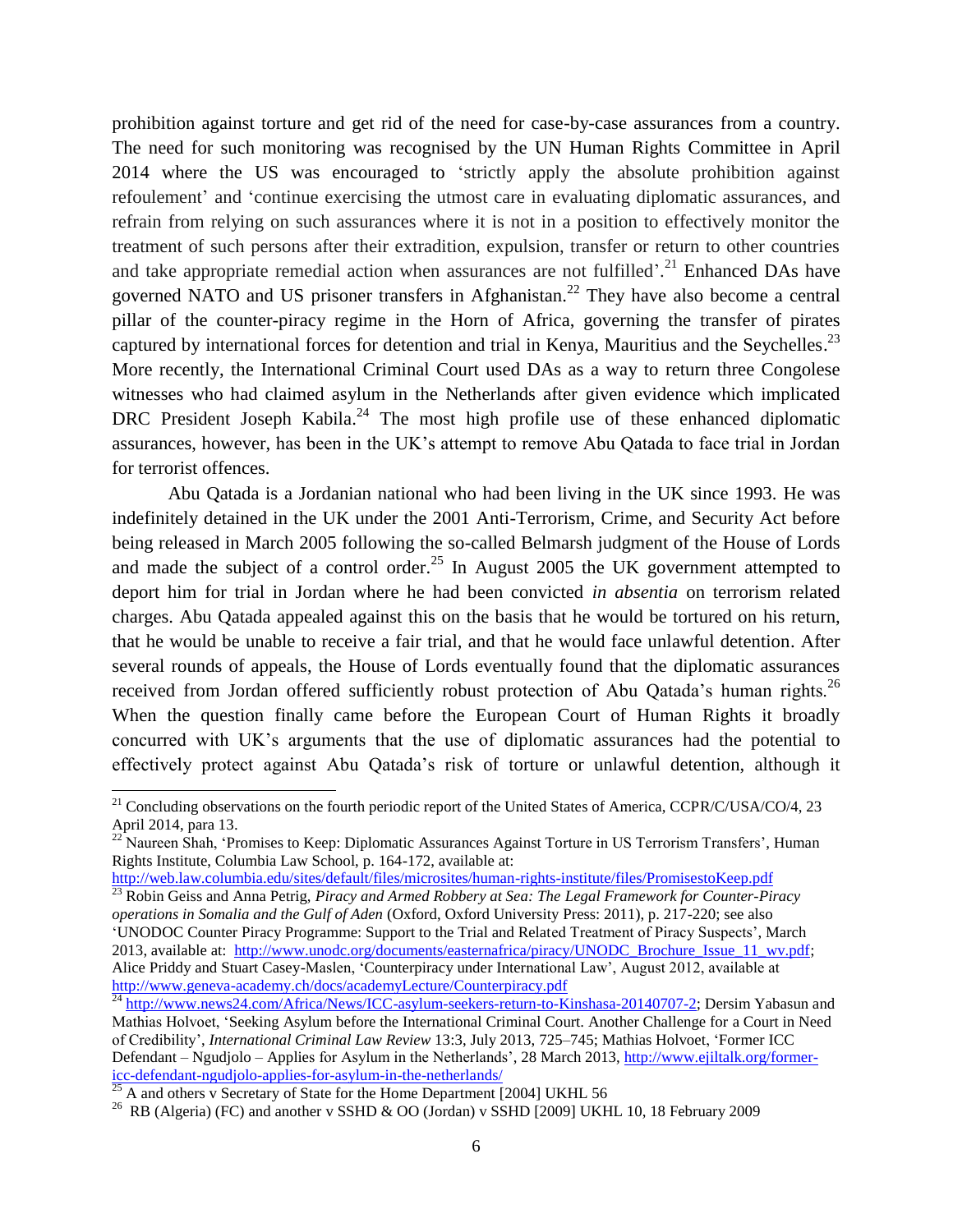ultimately blocked deportation on the basis that the existing agreement could not guarantee a fair trial because it failed to establish sufficient safeguards to prevent information obtained through torture from being used as evidence in the criminal case. Abu Qatada was eventually deported to Jordan on 7 July 2013 after these additional assurances were sought and given in the form of a bilateral treaty.<sup>27</sup>

The impact of this case has essentially been to establish that where diplomatic assurances incorporate sufficiently robust monitoring provisions they are capable of protecting the integrity of *non-refoulement* or other human rights obligations. It also established that the practical sufficiency of diplomatic assurances in safeguarding the individual's risk will depend on a range of criteria, including the precision of the assurances, the length and strength of the diplomatic relationship between the sending and receiving states, and the fact that the assurances were concluded at the highest levels of Government. In other words, this judgement is evidence that the scope of state's liability or complicity with torture can be limited by taking reasonable measures to ensure an individual's continued safety. By the same token it also sends a signal to that, as Conor McCarthy puts it, 'there are now few countries, however bad their human rights record may be, which are so bad that assurances cannot be sought to enable deportation, subject to sufficiently rigorous safeguards being put in place to prevent ill-treatment.<sup>28</sup>

#### **Still Empty Promises?**

 $\overline{a}$ 

In the wake of the European Court of Human Rights judgment in Abu Qatada's case most in the human rights community now privately regard the battle over the legality of diplomatic assurances as a battle lost. It is accepted that diplomatic assurances, at least in an enhanced form, are now a fixed part of the policymaker's toolbox.<sup>29</sup> They have, however, continued to express scepticism about their capacity to effectively ringfence human rights. There have been four main areas of concern which suggest that, even though there is now a firmer jurisprudential basis for their use, the threshold diplomatic assurances would have to meet before they can be used are regarded by human rights advocates as practically unattainable in the vast majority of cases.

First, even with the use of enhanced diplomatic assurances, the arrangements in place for monitoring are more *ad hoc* than the rhetoric might suggest. One human rights NGO, for example, raised concerns over the feasibility of active monitoring of DAs by the UK only to be told by the Courts that they were sure any breaches of the DA would be brought to the FCO's

 $27$  Treaty on Mutual Legal Assistance in Criminal Matters between the United Kingdom of Great Britain and Northern Ireland and the Hashemite Kingdom of Jordan, 30 July 2013, available at

[https://www.gov.uk/government/publications/treaty-on-mutual-legal-assistance-between-the-uk-and-jordan;](https://www.gov.uk/government/publications/treaty-on-mutual-legal-assistance-between-the-uk-and-jordan) it bears mentioning that this is the first and only time that DAs have been given in the form of a treaty.

<sup>&</sup>lt;sup>28</sup> Conor McCarthy, 'Diplomatic Assurances, Torture and Extradition: The Case of Othman (Abu Qatada) v. the United Kingdom', 18 January 2012 [http://www.ejiltalk.org/diplomatic-assurances-torture-and-extradition-the-case](http://www.ejiltalk.org/diplomatic-assurances-torture-and-extradition-the-case-of-othman-abu-qatada-v-the-united-kingdom/)of-othman-abu-qatada-v-the-united-kingdom/<br><sup>29</sup> see e.g. *Review of Counter-terrorism and Security Powers*, January 2011, p. 33-35, available at:

[https://www.gov.uk/government/uploads/system/uploads/attachment\\_data/file/97972/review-findings-and-rec.pdf](https://www.gov.uk/government/uploads/system/uploads/attachment_data/file/97972/review-findings-and-rec.pdf)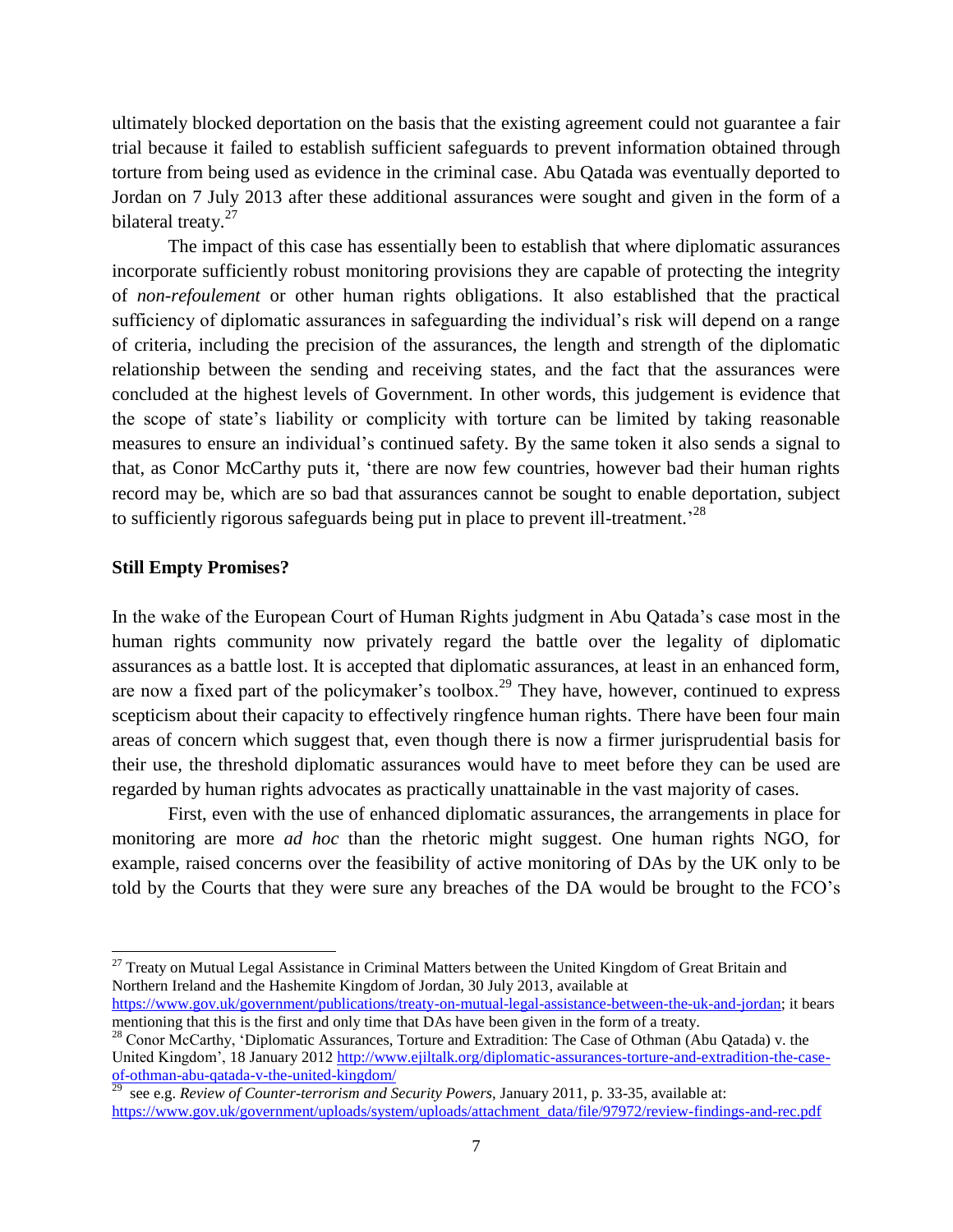attention by the NGO in question.<sup>30</sup> Lord Mance, of the UK Supreme Court, has similarly suggested that the public scrutiny by human rights groups and the media surrounding high profile DA cases provides additional credibility to a receiving government's assurances.<sup>31</sup> The implication that human rights organisations or the media are effective safeguards for DAs vastly overestimates the resources and access that these organisations have in states like Jordan, Ethiopia, Kazakhstan, Egypt or the DRC.<sup>32</sup> It also ignores the worries over the willingness of individuals subject to DAs to report abuses because of the functional difficulty with protecting anonymity and preventing reprisals against the individual or their families.<sup>33</sup> Effective monitoring requires unimpeded unlimited unannounced access to all detainees in all detention centres precisely because torture happens in secret, in a climate of impunity and deniability.

A second ongoing difficulty concerns the objectivity of the monitoring body itself. There are useful lessons from the UK government's MoU with Libya under Qaddafi. The reason this wasn't used while Qaddafi was in power was because the UK Court of Appeal stepped in, judging that the claims to independence and objectivity were undermined by the fact that his son, Saif al-Islam, served as chair of the monitoring body.<sup>34</sup> The worry going forward is that other states will get smart and learn to bury any conflict of interest far deeper. Ethiopia seems to have done exactly this prior to signing a MoU with the UK in December 2008. The "independent" monitoring body empowered in this agreement was the government-sponsored Ethiopian Human Rights Commission. The alternatives available were limited, however, due to the Ethiopian government's crackdown on civil society, in which it closed essentially all independent NGOs. As Tom Porteous, London director of Human Rights Watch, argued at the time: 'Expecting an Ethiopian government-sponsored commission to monitor torture cases is farcical, especially when Ethiopia is fast becoming one of the most inhospitable places in the world for independent human rights investigation.<sup>35</sup>

A third issue is the continued potential for misalignment between how each side views the promises agreed to. The majority of DAs have not been legally binding, leading Juan Mendez and Ben Emmerson – respectively the UN Special Rapporteurs on Torture and on Counterterrorism and Human Rights – to ask why states with a history of violating their binding international legal obligations should be trusted to comply with non-binding assurances.<sup>36</sup> The recent history of the Abu Qatada case suggests a further worry that even where states have signed a binding agreement in good faith, domestic courts will not always interpret the standing of international legal obligations in the way the architects of the agreement intended. The assurances governing the transfer of Abu Qatada to Jordan did have a binding legal status and

 $30 \text{ U } \&$  Others v Secretary of State for the Home Department [2013] UKSAIC (25 January 2013), para 42.

<sup>&</sup>lt;sup>31</sup> <http://www.asil.org/blogs/approach-courts-foreign-affairs-and-national-security>

<sup>&</sup>lt;sup>32</sup> See e.g. Manfred Nowak, 'Fact-Finding on Torture and Ill-Treatment and Conditions of Detention', *Journal of Human Rights Practice* 1:1, March 2009, pp. 101-119.

<sup>&</sup>lt;sup>33</sup> <http://www.hrw.org/news/2009/09/17/uk-ethiopian-assurances-no-guarantee-against-torture>

<sup>&</sup>lt;sup>34</sup> DD & AS v Secretary of State for the Home Department [2007] UKSIAC 42/2005 (27 April 2007)

<sup>35</sup> <http://www.hrw.org/news/2009/09/17/uk-ethiopian-assurances-no-guarantee-against-torture>

<sup>36</sup>[http://www.ohchr.org/EN/NewsEvents/Pages/DisplayNews.aspx?NewsID=14084&LangID=E#sthash.853Ii3wv.dp](http://www.ohchr.org/EN/NewsEvents/Pages/DisplayNews.aspx?NewsID=14084&LangID=E#sthash.853Ii3wv.dpuf) [uf](http://www.ohchr.org/EN/NewsEvents/Pages/DisplayNews.aspx?NewsID=14084&LangID=E#sthash.853Ii3wv.dpuf)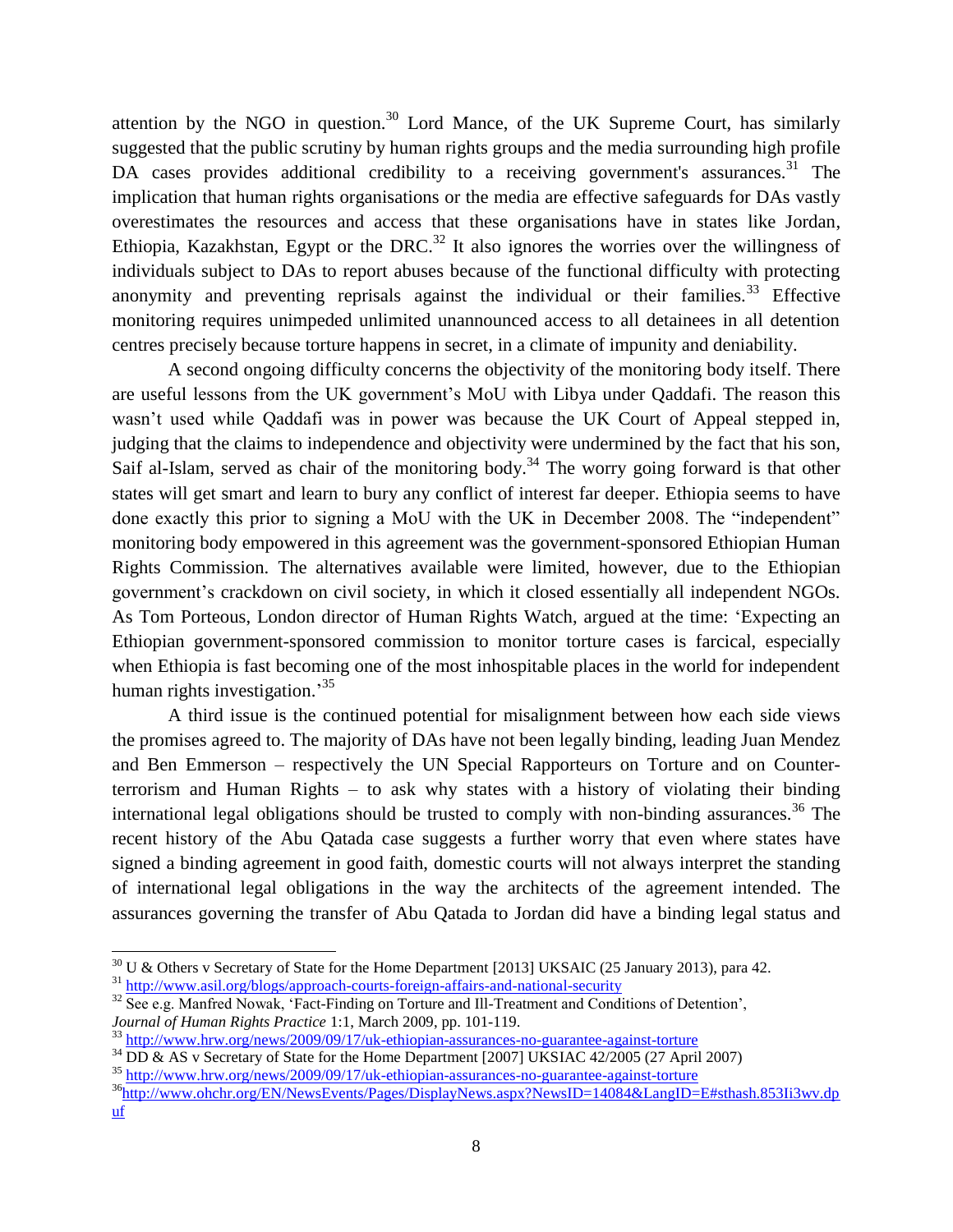explicitly prevented the information obtained through torture from being used as evidence.<sup>37</sup> In practice, however, the Jordanian court found that because evidence obtained through torture had already been admitted in a previous linked case, domestic jurisprudence required that this torture-tainted information be admitted as evidence against Qatada. Adam Coogle of Human Rights Watch argues that 'the fact that the confession was admitted as evidence at all shows just how worthless the treaty really was. It's clear that "diplomatic assurances" from countries with poor records on torture aren't worth the paper they're written on.<sup>38</sup> Outside of the judicial context there is likely to be even more room for competing interpretations of cooperative agreements. For example, Pervez Musharraf has made clear that his standing assumption while in power was that underlying the anti-torture posture of Western allies was a clear tacit approval for torture, a kind of "don't ask don't tell" interrogation policy.<sup>39</sup> The secrecy which surrounds intelligence cooperation and national security deportations further adds to the potential for the effective operation DAs to be corrupted. $40$ 

Finally, the capacity of diplomatic assurances to manage the conflict between human rights and security relies on confidence in the existence of a strong and stable diplomatic relationship, both as a pre-requisite for trusting partner countries and as something which can be leveraged as a punishment for failing to uphold DAs. There are problems with both of these claims. The unexpected events of the Arab Spring and its aftermath in Libya, Egypt, Syria, Iraq and Yemen highlight the degree to which political stability – hence trustworthiness – can be a chimera. More than that, diplomatic assurances negotiated with the old regime can become politically toxic in attempts to engage the new regime.<sup>41</sup> When former friends become enemies, and vice versa, a carefully negotiated agreement can quickly become meaningless. Short of threatening forcible intervention, there are limited ways to remedy the possibility that an individual will be tortured in these cases. Similarly, there is little basis for thinking that states would be willing to endanger a valuable diplomatic relationship in order to secure or punish violations of DAs, precisely because of the forward looking nature of intelligence gathering.<sup>42</sup> The fact that an ally has broken a promise and violated an agreement may be of deep concern but this fact alone won't provide enough of an incentive to endanger a relationship regarded as vital to national security.<sup>43</sup>

#### **Illiberal norm entrepreneurs**

 $\overline{a}$ 

<sup>38</sup> <http://www.hrw.org/news/2014/07/11/abu-qatada-trial-showed-ukjordan-torture-treaty-worthless>

 $37$  UK-Jordan Treaty on International Legal Assistance, July 2013, available at:

<https://www.gov.uk/government/publications/treaty-on-mutual-legal-assistance-between-the-uk-and-jordan>

<sup>39</sup> <http://www.bbc.co.uk/news/uk-12716033>

 $40\overline{See}$  e.g. Amnesty International, 'Left in the Dark: The use of secret evidence in the United Kingdom', October 2012, available at: [http://www.amnesty.org/en/library/asset/EUR45/014/2012/en/546a2059-db83-4888-93ba-](http://www.amnesty.org/en/library/asset/EUR45/014/2012/en/546a2059-db83-4888-93ba-8b90cc32a2de/eur450142012en.pdf)[8b90cc32a2de/eur450142012en.pdf](http://www.amnesty.org/en/library/asset/EUR45/014/2012/en/546a2059-db83-4888-93ba-8b90cc32a2de/eur450142012en.pdf) 

<sup>41</sup> <http://www.hrw.org/news/2012/09/05/us-torture-and-rendition-gaddafi-s-libya>

<sup>42</sup> Rosemary Foot, 'Torture: the struggle over a peremptory norm in a counter-terrorist era', *International Relations* 20:2, March 2006, pp. 131-151.

<sup>&</sup>lt;sup>43</sup> See for example the case of Yunus Rahmatullah: [http://www.theguardian.com/commentisfree/2012/oct/31/yunus](http://www.theguardian.com/commentisfree/2012/oct/31/yunus-rahmatullah-unlawful-detention)[rahmatullah-unlawful-detention](http://www.theguardian.com/commentisfree/2012/oct/31/yunus-rahmatullah-unlawful-detention)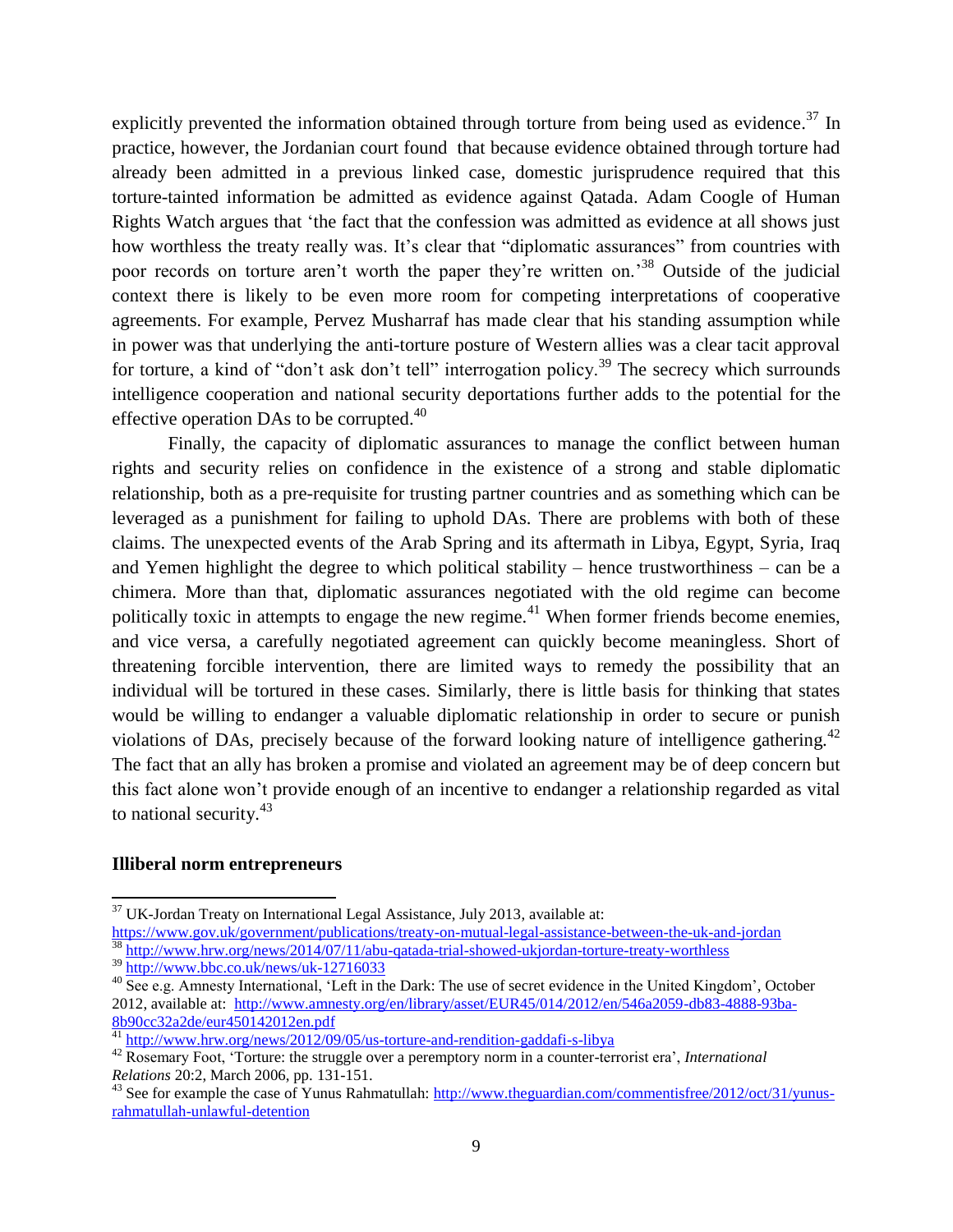The above challenges to the use of diplomatic assurances focus on the continued operational difficulties of using DAs as an effective way to remedy the relationship between human rights and national security imperatives where there is a persistent possibility of an individual being tortured. It is also possible, however, to couch the opposition to DAs in terms of a deeper set of concerns over the damage the use of diplomatic assurances can do to the broader anti-torture regime, regardless of how stringent the case-by-case risk assessment or monitoring mechanisms might be. *Non-refoulement* is one of the preventative mechanisms detailed in the Convention Against Torture, alongside, *inter alia*, the exclusionary rule which prevents the use of evidence obtained from torture from being used in criminal proceedings (Article 15), the obligation to investigate torture (Article 12-13) and the obligation to prevent, prosecute and punish torture (Article 4-9). The worry here is that diplomatic assurances are not merely empty promises that enable torture, they're empty promises that erode the global anti-torture regime.

 The war on terror has seen extraordinary rendition, targeted killing and complicity with torture all presented as legal and legitimate. This claim to legality and legitimacy has helped frame the debate over the legacy or effect of the war on terror on fundamental human rights. Tim Dunne argues, for instance, that fundamental human rights were plunged into crisis after 9/11 precisely because it became impossible to ignore the existence of a two-tier standard of legitimacy in international society, centred around the US belief in its own exceptional standing, something which was at no point more evident than in the attempt to recast torture or "enhanced interrogation" as permissible.<sup>44</sup> Jason Ralph has argued that the counterterrorism narrative was driven less by the "blanket exceptionalism" which characterised the earliest responses to 9/11 than by the later practice of "spatial exceptionalism", in which the claims to exceptional authority were more precisely tied to claims about the limits of international law's jurisdiction.<sup>45</sup> One example of this was the spurious argument that the legal obligations contained in the Convention Against Torture only applied to activities within the geographical United States, and didn't cover extra-territorial practices, including prisoner transfers and interrogations in third party states. In other words, it wasn't just the scale of the terrorist threat which justified exceptional measures but the existence of exceptional spaces in which fundamental human rights protections were argued not to apply. Either way, in leveraging its position to defend the use of torture in exceptional circumstances or spaces, the US became – wittingly or not – an illiberal norm entrepreneur. By turning what had been the ultimate moral stigma into a practice the merits of which were, at least, up for debate, Bush-era officials started the prohibition against torture on what Ryder McKeown calls a 'death cycle'.<sup>46</sup> It was not just that the US sanctioned torture, but

<sup>44</sup> Time Dunne, 'The rules of the game are changing: Fundamental Human Rights in Crisis After 9/11', *International Politics* 44:2-3, March/May 2007, pp. 269-286.

<sup>45</sup> Ralph, *America's War on Terror,* p. 120.

<sup>46</sup> Ryder McKeown, 'Norm Regress: US Revisionism and the Slow Death of the Torture Norm', *International Relations* 23:1, March 2009, pp. 5-25, at p. 20; see also Regina Heller and Martin Kahl, 'Tracing and understanding "bad" norm dynamics in counterterrorism: the current debates in IR research', *Critical Studies on Terrorism*, 6:3, December 2013, pp. 414-428.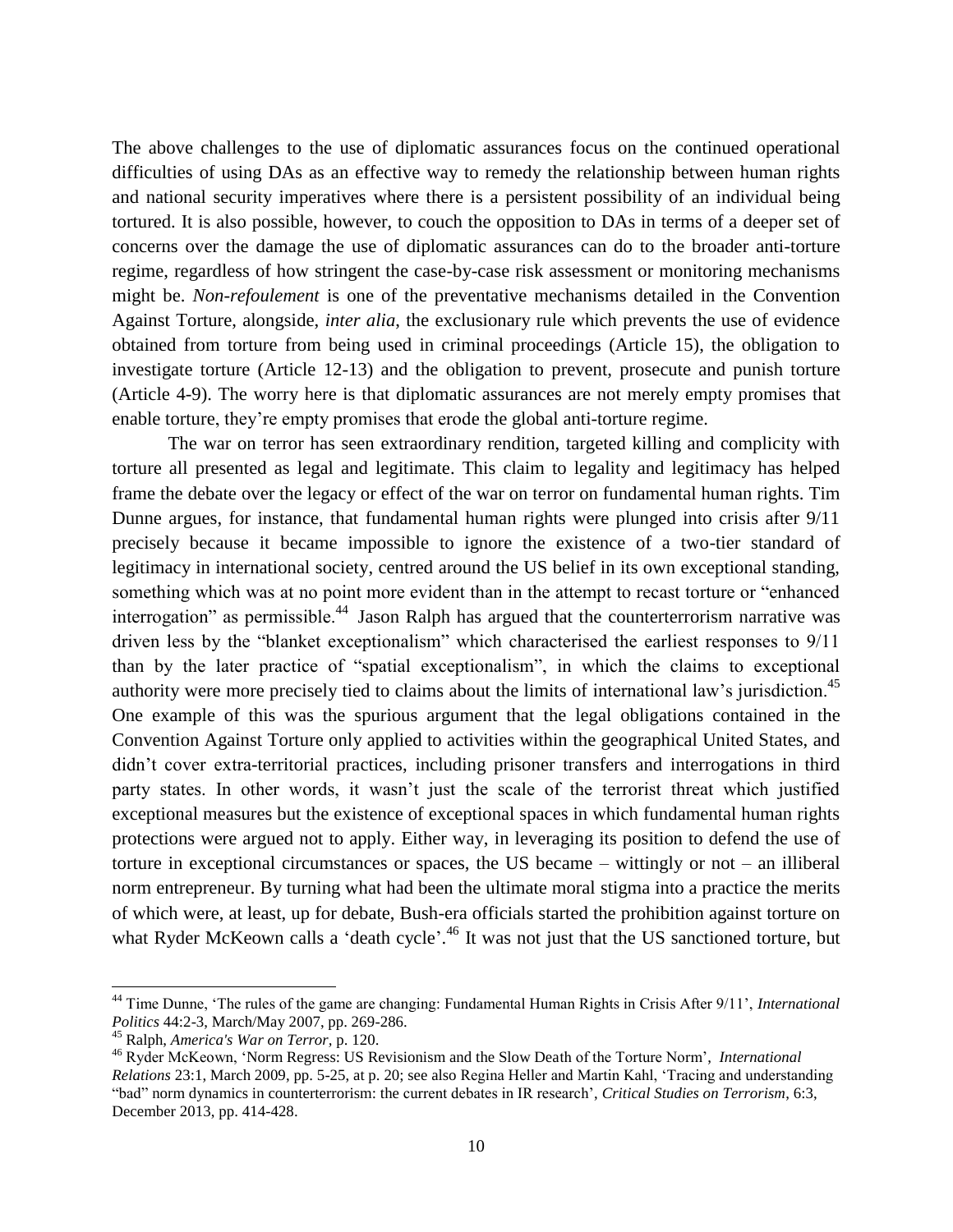that the torture debates have made it legitimate to think that torture could be a reasonable and responsible policy choice in exceptional circumstances.<sup>47</sup>

Are Western governments really responsible for "breaking" the anti-torture norm? McKeown himself stops short of suggesting that the international prohibition is in terminal decline, arguing that a public recommitment to the absolute status of the norm could avert regress outside of US domestic society. His account reflects what seems to be the standing assumption that re-committing to an "inclusionary" view of human rights and international law which acknowledges that the treatment of terrorist suspects is governed by the existing international legal framework is an effective strategy for countering the damage caused by a practice of exceptionalism.<sup>48</sup> When understood as part of a strategy for remedying exceptionalism DAs become a *solution* to the problem of norm regress.

Another reason this constructivist narrative can be used to justify diplomatic assurances is because they seem to represent a way of generating *better* norm internalization than the existing anti-torture regime has managed. Despite beginning as a box ticking exercise, the ratification of human rights treaties and institutions has often had an unintended impact on domestic politics in illiberal states because they help mobilize domestic pressure groups<sup>49</sup>, legitimize international calls for improved norm compliance<sup>50</sup>, or become functional tools for proving the credibility of elite actors.<sup>51</sup> Another spin on this constructivist theme is that because DAs require both a highlevel buy-in on the institutional guarantees needed to ringfence human rights protections and because there would be serious consequences to reneging on the agreement, DAs put Western foreign policy actors into a better position to get traction on human rights then they have traditionally had.<sup>52</sup> In other words, using DAs to force better human rights compliance in a limited number cases has the potential, over time, to generate better take-up of the anti-torture norm.

There are four problems with this positive spin on DAs as a tool for bracketing off a damaging legacy of exceptionalism. These problems suggest that the shadow of illegality cast by the war on terror is darker and wider than states have been willing to admit. First, the protections granted by DAs are targeted at named individuals and, beyond reiterating the human rights commitments already enshrined in the core human rights treaties, do not provide the sort of actionable, universal rights claims that domestic pressure groups mobilize around. Mobilizing around the defence of a terrorist's rights is also an entirely different prospect from mobilizing around a state's international treaty obligations, as is evident from the US public's muted

<sup>&</sup>lt;sup>47</sup> Paul Gronke, Darius Rejali, Dustin Drenguis, James Hicks, Peter Miller, and Bryan Nakayama, 'US public opinion on torture, 2001–2009', *PS: Political Science and Politics* 43:3, June 2010, pp. 437-444.

<sup>48</sup> Jason Ralph, *America's War on Terror,* p. 15.

<sup>49</sup> Beth A. Simmons, *Mobilizing for human rights: international law in domestic politics* (Cambridge: Cambridge University Press, 2009)

<sup>&</sup>lt;sup>50</sup> Emilie M. Hafner-Burton, 'Sticks and stones: Naming and shaming the human rights enforcement problem', *International Organization* 62:4, October 2008, pp. 689-716.

<sup>&</sup>lt;sup>51</sup> Beth A. Simmons and Allison Danner 'Credible commitments and the International Criminal Court', *International Organization* 64:2, April 2010, pp. 225-256.

<sup>52</sup> See e.g. Kate Jones, 'Deportations with Assurances', p. 187; also *Othman* para. 30.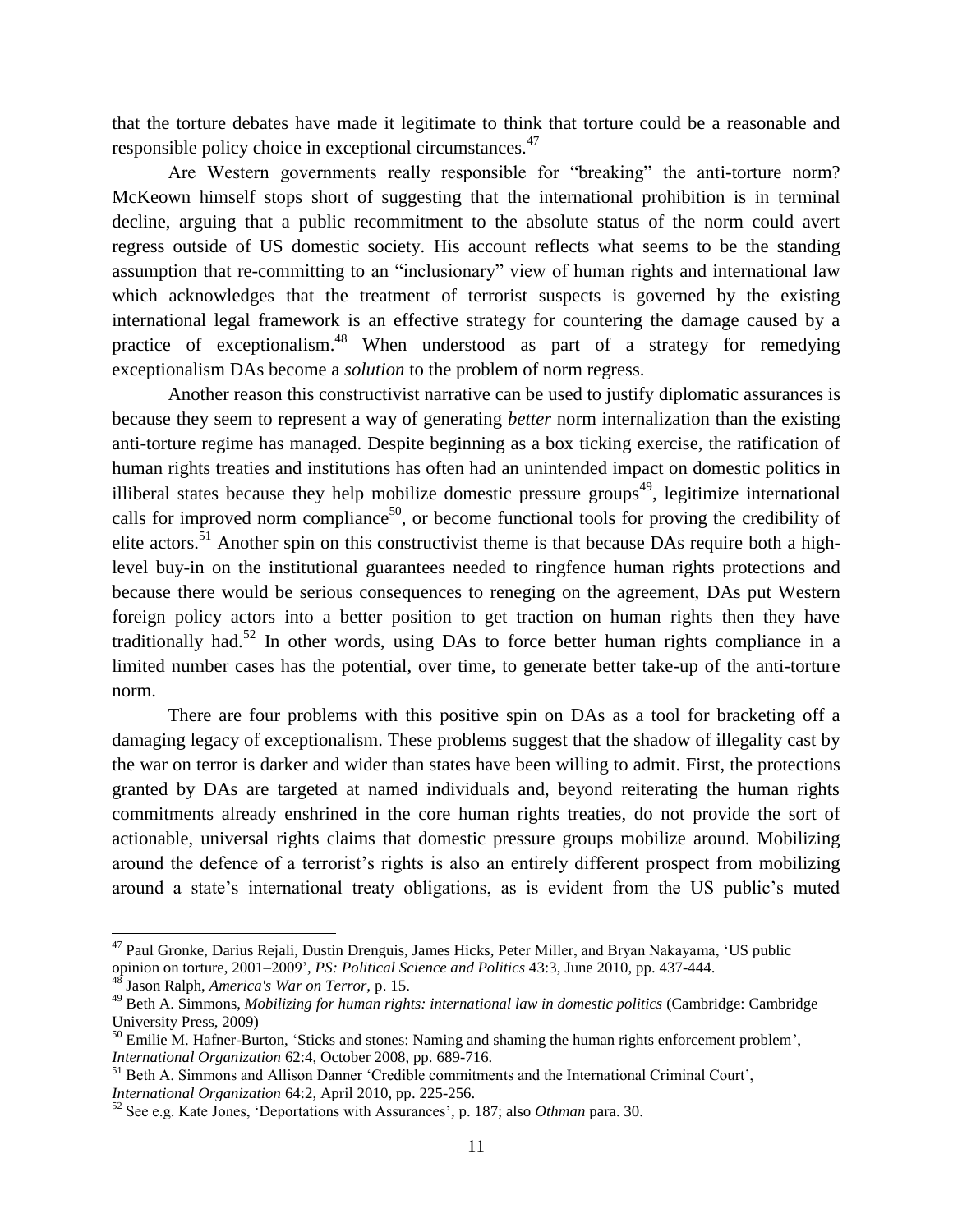reaction to the torture of Khalid Sheik Mohammed.<sup>53</sup> Third, scholars have recently pointed out that constructivist arguments tend to suffer from a 'good norm bias', ignoring the potential for constructivist processes to entrench alternative or 'bad' norms, particularly where there is a rhetorical convergence or 'coalition of norm challengers'.<sup>54</sup> DAs seem well placed to entrench the norm that Western governments don't care about incidents of torture that lack an international dimension.<sup>55</sup> For states without the constitutional checks of the liberal constitutional orders, for states with a history of permitting torture, and for states which continue to face "exceptional" domestic security threats, the past justification of torture is likely to have created a dangerous *and ongoing* precedent. Amnesty International has recently suggested that the global legacy of the War on Terror is that torture over the past 5 years has become 'disturbingly widespread', with incidents catalogued in 141 countries, including 79 of the 155 signatories of the UN Convention Against Torture.<sup>56</sup> Finally, focusing on the health of the core prohibition against torture ignores the damage done to the broader anti-torture regime. The principle of *nonrefoulement* is a component part of the prevention of torture, yet constructivist arguments tend to disaggregate questions about the standing of the core prohibition on torture from questions about the scope or operation of *non-refoulement* and the constellation of related preventive obligations.<sup>57</sup> In evaluating the long term impact, at least as important as the direct violations of the core prohibition sanctioned implicitly or explicitly by Western governments are the varying forms of participation and support provided by  $54$  countries around the world.<sup>58</sup> Part of that support has been facilitated by the innovate use of diplomatic assurances.

It is the potential diplomatic assurances have to dismantle the integrated anti-torture regime which has become arguably the most pressing issue for human rights advocates. In her role as UN High Commissioner for Human Rights, Louise Arbour argued that by replacing the current regime which entitles *all* prisoners to equal human rights protections with a regime which ignores systemic torture and only seeks to protect a select few prisoners DAs 'threaten to empty international human rights law of its content<sup>'.59</sup> There are some recent signs that this worry is

<http://www.opensocietyfoundations.org/sites/default/files/globalizing-torture-20120205.pdf>

 <sup>53</sup> McKeown, 'Norm Regress', p. 23.

<sup>54</sup> Heller and Kahl, 'Tracing and understanding "bad" norm dynamics', p. 420-421; Diana Panke and Ulrich Petersohn, 'Why international norms disappear sometimes', *European Journal of International Relations* 18:4, December 2012, pp. 719-74.

<sup>55</sup> See e.g.<http://www.ohchr.org/EN/NewsEvents/Pages/DisplayNews.aspx?NewsID=14357&LangID=E>

<sup>56</sup> Amnesty International, 'Torture in 2014: 30 Years of Broken Promises', May 2014, available at <http://www.amnestyusa.org/sites/default/files/act400042014en.pdf>

<sup>57</sup> Sir Elihu Lauterpacht and Daniel Bethlehem, *Report of the United Nations High Commissioner for Refugees on the Scope and Content of the Principle of Non-Refoulement*, 23 June 2001, available at

[http://www.unhcr.org/3b33574d1.html;](http://www.unhcr.org/3b33574d1.html) see also Report of the Special Rapporteur on torture and other cruel, inhuman or degrading treatment or punishment, Juan E. Méndez, 10 April 2014, A/HRC/25/60

<sup>&</sup>lt;sup>58</sup> For a catalogue of this participation see especially 'Globalizing Torture: CIA Secret Detention and Extraordinary Rendition', Open Society Justice Initiative, 2013, p. 6, available at

<sup>&</sup>lt;sup>59</sup> Louise Arbour, 'On Terrorists and Torturers', 7 December 2005, available at:

[http://www.ohchr.org/EN/NewsEvents/Pages/DisplayNews.aspx?NewsID=2117&LangID=E;](http://www.ohchr.org/EN/NewsEvents/Pages/DisplayNews.aspx?NewsID=2117&LangID=E) see also the 2006 report to the UN Commission on Human Rights in which the UN Special Rapporteur on torture states that 'Rather than using all their diplomatic and legal powers as States parties to hold other States parties accountable for their violations, requesting States, by means of diplomatic assurances, seek only an exception from the practice of torture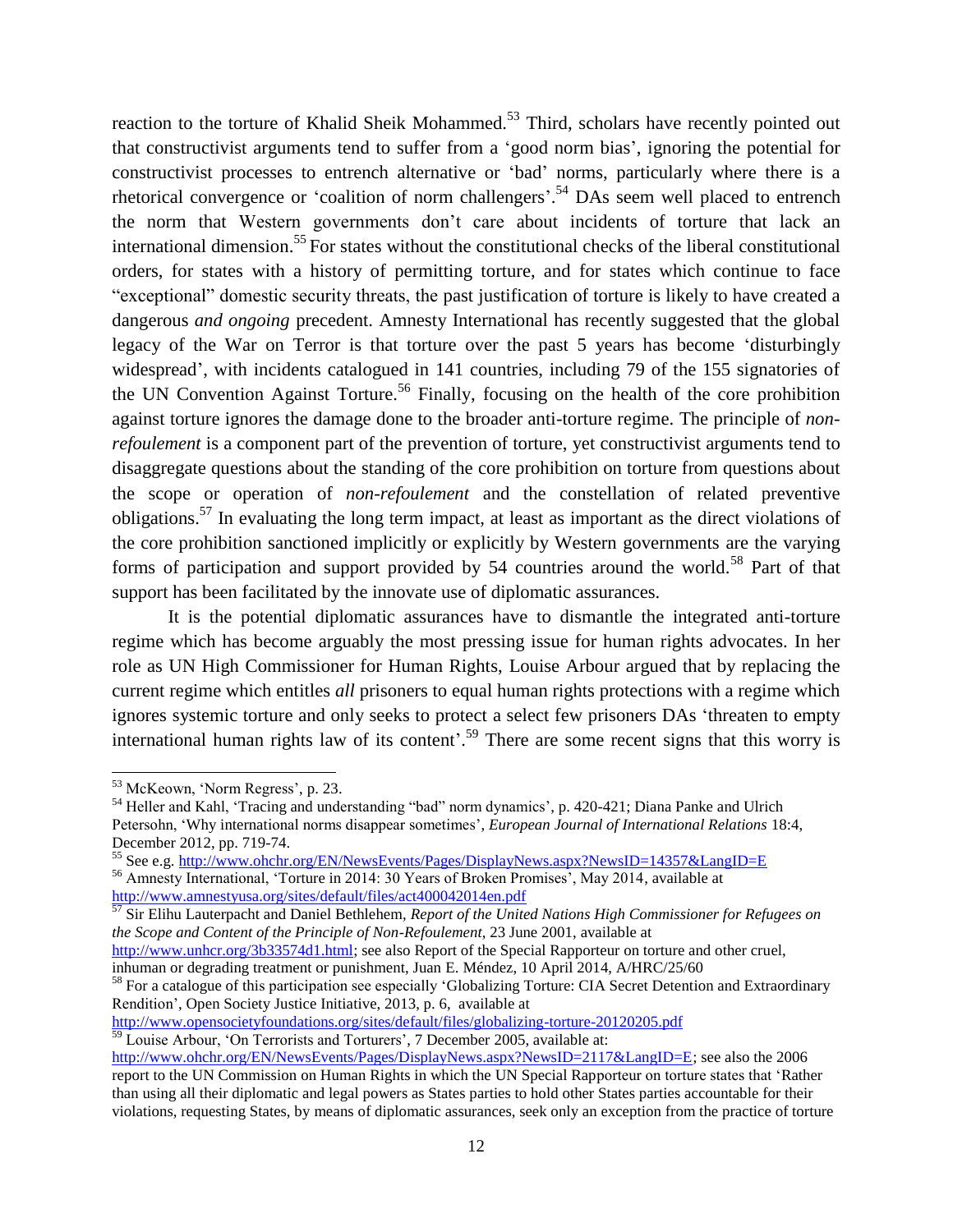justified. Australia has increasingly relied on DAs to justify mass returns of asylum seekers to Papua New Guinea, ignoring the need to judge the risk of torture on a case-by-case basis. Russia has used DAs as cover for returns to Uzbekistan, despite the lack of effective monitoring and evidence of torture. Similarly, in June 2012 the Committee against Torture found that the use of DAs by Uzbekistan to justify extraditing 28 men to Kazakhstan was in breach of the CAT Article 3 prohibition against torture, warning that the existence of diplomatic assurances 'cannot be used as an instrument to avoid the application of the principle of *non-refoulement*'. 60

These uses of diplomatic assurances may not mirror the enhanced DAs argued for by the UK – but that becomes precisely the point when considering the normative impact of changing or watering down the principle of *non-refoulement*. Enshrining diplomatic assurances into international law means that *all* states – not just Western liberal states – are able to claim a greater discretionary entitlement with regard to managing the tension between human rights and security.<sup>61</sup> In states without a history of respect for human rights or lacking strong judicial review procedures it should be no surprise if the tools available are used either as a new form of cover for ongoing human rights violations.

#### **Conclusion: Gaming the anti-torture regime**

Debates over the relationship between human rights and counterterrorism have tended to be overshadowed by the focus on extraordinary rendition by the CIA, on "enhanced interrogation" or torture, on indefinite detention and targeted killings, on practices which have often lacked even the pretence of legality. As policymakers have sought to draw a line under the Bush-era, they have been forced to make a better case for how to operationalise the competing requirements of human rights and national security.

Enhanced diplomatic assurances have quickly become one of the key mechanisms for achieving this.<sup>62</sup> Although historically a primarily European tool, diplomatic assurances are now being used on an increasingly global scale. The US, for example, relied on this mechanism to backstop the legality of the US transfer of Djamel Saiid Ali Ameziane and Bensayah Belkecem from Guantanamo to Algeria in December 2010. This is to say that the issues surrounding the use of DAs are likely to arise again and again as policymakers look to end indefinite detention in

for a few individuals, which leads to double standards vis-à-vis other detainees in those countries.' UN Doc E/CN.4/2006/6, 23 December 2005, at para. 31(c).

<sup>&</sup>lt;sup>60</sup> Amnesty International submission to Uzbekistan CAT committee hearing, October 2013, p. 13 – available [http://www.refworld.org/pdfid/5277a6d54.pdf;](http://www.refworld.org/pdfid/5277a6d54.pdf) see also Amnesty International*, Return to Torture: Extradition, forcible returns and removals to Central Asia*, July 2013.

 $\epsilon$ <sup>61</sup> In fact we could go further and say that the precedent has also been seen within the US, with reports that the Chicago police department has been operating their own domestic version of a CIA "black site": <http://www.theguardian.com/us-news/2015/feb/24/chicago-police-detain-americans-black-site>

<sup>&</sup>lt;sup>62</sup> See e.g. Ashley S. Deeks, *Avoiding transfers to torture*. No. 35. Council on Foreign Relations, 2008, p. 2, available at: [http://www.cfr.org/content/publications/attachments/Assurances\\_CSR35.pdf](http://www.cfr.org/content/publications/attachments/Assurances_CSR35.pdf)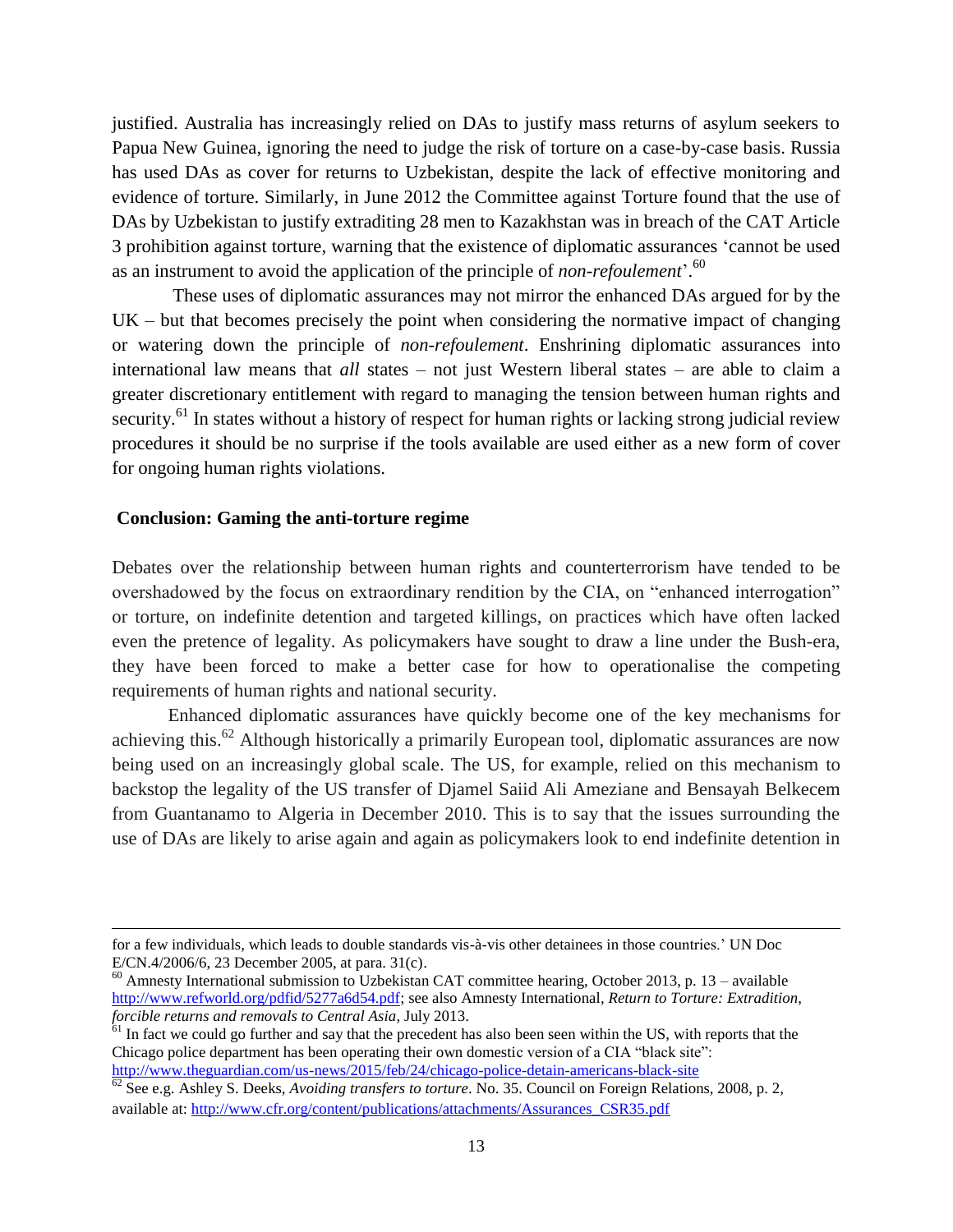Guantanamo and elsewhere<sup>63</sup>; as a result of the strategic pressure for counterterrorism partnerships with human rights abusers<sup>64</sup>; as governments look for new ways to secure their borders against transnational threats and home-grown terrorism; and because of the difficulties surrounding criminal trials for terrorists. DAs have become a crucial mechanism for outsourcing the responsibility for releasing, detaining, monitoring or prosecuting terrorists to less liberal countries, bypassing fraught debates over how to deal with suspected terrorists within the constraints imposed by a commitment to human rights. What's more, they now have a clear foothold in international law.

States have managed to establish diplomatic assurances as part of the policymakers toolbox by emphasising the need for innovative measures which allow policymakers to strike a more workable balance between human rights and national security commitments and place limits on the scope of their liability under the anti-torture regime. This challenges the idea that Obama's counterterrorism strategy is defined by continuity with the values, assumptions and attitudes of the Bush-era.<sup>65</sup> If the British experience is any guide, the transition to a lawenforcement framework is being framed by a more nuanced "pragmatic" approach towards fundamental human rights in which the rules and responsibilities of international law – particularly where national security is implicated – are interpreted with reference to their policy fit.<sup>66</sup> This contrasts with the more orthodox positivist approach which takes seriously the need to insulate international law, as far as possible, from subjective political judgements.<sup>67</sup> The pragmatic project is to take back the responsibility for developing international law from those advocates and institutions of international law who have conspired to graft a more settled, fixed authority onto many fundamental human rights norms than should rightfully be accepted. Crucially, such an approach does not entrench a necessary bias against human rights in the way that the exceptionalism narrative did. There is an absolute commitment both to obey international law where there is a clear sense of the obligations to be followed and to build up the effectiveness of the international legal order. The simple premise is that by failing to show some flexibility in the face of the new challenges created by transnational terrorism human rights advocates have allowed the norms to become 'devalued' and in need of fixing through administrative measures such as DAs.<sup>68</sup>

<sup>&</sup>lt;sup>63</sup> Ryan Goodman, 'Forced Transfer of Detainees with Diplomatic Assurances Against Ill-Treatment', justsecurity.org, 6 December 2013, available at [http://justsecurity.org/4657/forced-transfer-guantanamo-detainees](http://justsecurity.org/4657/forced-transfer-guantanamo-detainees-diplomatic-assurances/)[diplomatic-assurances/](http://justsecurity.org/4657/forced-transfer-guantanamo-detainees-diplomatic-assurances/), last accessed 27 August 2014.

<sup>64</sup> 'David Cameron must "consider cooperating with Syria" to crush Isis', *Guardian*, 5 September 2014, <http://www.theguardian.com/politics/2014/sep/05/david-cameron-syria-crush-isis-lord-richards-nato>

<sup>&</sup>lt;sup>65</sup> See e.g. McCrisken, 'Ten years on', p. 781

<sup>66</sup> Michael J. Glennon, *The Fog of Law: Pragmatism, Security and International Law* (Washington, D.C. Stanford, Calif.: Woodrow Wilson Center Press; Stanford University Press: 2009); see also, David Kennedy, *Of War and Law* Princeton: Princeton University Press, 2006)

<sup>67</sup> For more on this tension, see Andrew Jillions, *From Faith in Rules to the Rule of Law: Constitutional Responsibilities in International Society* (London: LSE PhD Thesis, December 2012), available at: <http://etheses.lse.ac.uk/571/>

<sup>68</sup> See e.g. Jacob Mchangama and Guglielmo Verdirame, 'The Danger of Human Rights Proliferation', *Foreign Affairs* (online) 24 July 2013: [http://www.foreignaffairs.com/articles/139598/jacob-mchangama-and-gugielmo](http://www.foreignaffairs.com/articles/139598/jacob-mchangama-and-gugielmo-verdirame/the-danger-of-human-rights-proliferation)[verdirame/the-danger-of-human-rights-proliferation](http://www.foreignaffairs.com/articles/139598/jacob-mchangama-and-gugielmo-verdirame/the-danger-of-human-rights-proliferation) [arguing that the "currency" of human rights has been devalued,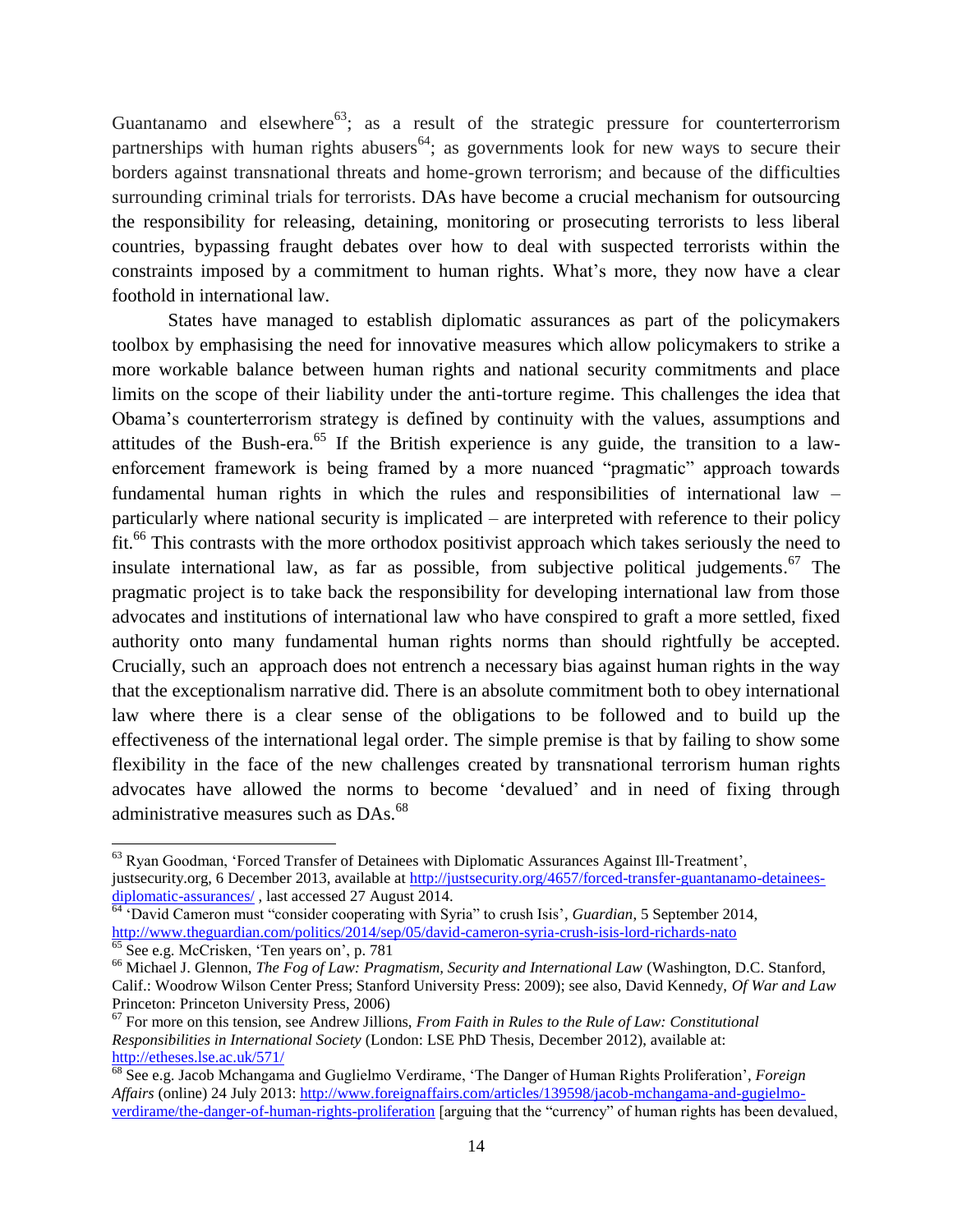Human rights advocates can and do accept the need to develop procedures which allow for more effective application of human rights norms to counterterrorism operations.<sup>69</sup> But *their* "hard-earned wisdom" from the previous 14 years has been that powerful states will use their discretionary powers to "game" the human rights system in a way which establishes a systemic bias in favour of security imperatives and against the protection of individual rights. In the 2010 report, 'Promises to Keep', Naureen Shah noted that 'the US maintains broad secrecy about its current practice while insisting that others trust it to respect the law and do the right thing', suggesting that the controversy surrounding diplomatic assurances centres on whether the US can be trusted to uphold the spirit of the law, rather than trying to construct self-serving exceptions.<sup>70</sup> This is only partly true. The controversy is also driven by the global legacy of past abuses. As a result, integrating the commitment to prevent torture into counterterrorism strategy becomes about more than protecting the individual subject or the actions of any one state; it also becomes about the progressive responsibilities states have for fixing the damage they've done to the anti-torture regime – and whether the architects of past abuses can be trusted to remedy and develop the law in a way that strengthens rather than undermines the anti-torture regime.<sup>71</sup> Evaluating the use of diplomatic assurances as a tool for integrating human rights and counterterrorism cannot be sequestered from debates over the legacy of the war on terror, particularly the damage done to the global anti-torture regime.

One of the central insights from international relations scholars working on the concept of trust has been that alongside strategic forms of trust – deciding, for example, whether a receiving state can be trusted to abide by the substance of diplomatic assurance – is a generalized form of social trust.<sup>72</sup> In this guise, trust becomes the red thread running through the liberal social contract tradition;<sup>73</sup> it is the existence of a normative disposition to trust which allows rulers to rule without having to rely on fear and punishment or, on the flip side, be required to hold public referenda prior to every decision. The secrecy which surrounds counter-terrorism

[http://www.ohchr.org/Documents/Issues/SRTorture/StatementHRC16SRTORTURE\\_March2011.pdf](http://www.ohchr.org/Documents/Issues/SRTorture/StatementHRC16SRTORTURE_March2011.pdf) 

 $\frac{70}{70}$  Shah, 'Promises to Keep', p. 5.

at least in part as a result of the efforts of human rights advocates and institutions to broaden the scope of the practices governed by human rights to include vague commitments to social justice and development]

 $\frac{69}{69}$  For example, Juan Mendez, the UN Special Rapporteur on Torture has stated that: 'all human rights standards are subject to the norm of "progressive development," in that they evolve in accordance with new repressive actions and features . . . expansive interpretations of norms are possible as long as they better protect individuals from torture and cruel, inhuman or degrading treatment or punishment", 'Statement by Mr. Juan E Méndez, Special Rapporteur on Torture and other cruel, inhuman or degrading treatment or punishment 16th session of the Human Rights Council - Agenda Item 3, 7 March 2011', available at:

 $71$  Juan Mendez, the UN Special Rapporteur on Torture has stated that: 'all human rights standards are subject to the norm of "progressive development," in that they evolve in accordance with new repressive actions and features ... expansive interpretations of norms are possible as long as they better protect individuals from torture and cruel, inhuman or degrading treatment or punishment", 'Statement by Mr. Juan E Méndez, Special Rapporteur on Torture and other cruel, inhuman or degrading treatment or punishment 16th session of the Human Rights Council - Agenda Item 3, 7 March 2011', available at:

[http://www.ohchr.org/Documents/Issues/SRTorture/StatementHRC16SRTORTURE\\_March2011.pdf](http://www.ohchr.org/Documents/Issues/SRTorture/StatementHRC16SRTORTURE_March2011.pdf) <sup>72</sup> Rathbun, *Trust in International Cooperation,* p. 6.

<sup>73</sup> O'Driscoll, 'Fear and Trust'; see also John Dunn, 'Trust and Political Agency', in Gambetta, ed., *Trust: Making and Breaking Cooperative Relations*, pp. 73-93